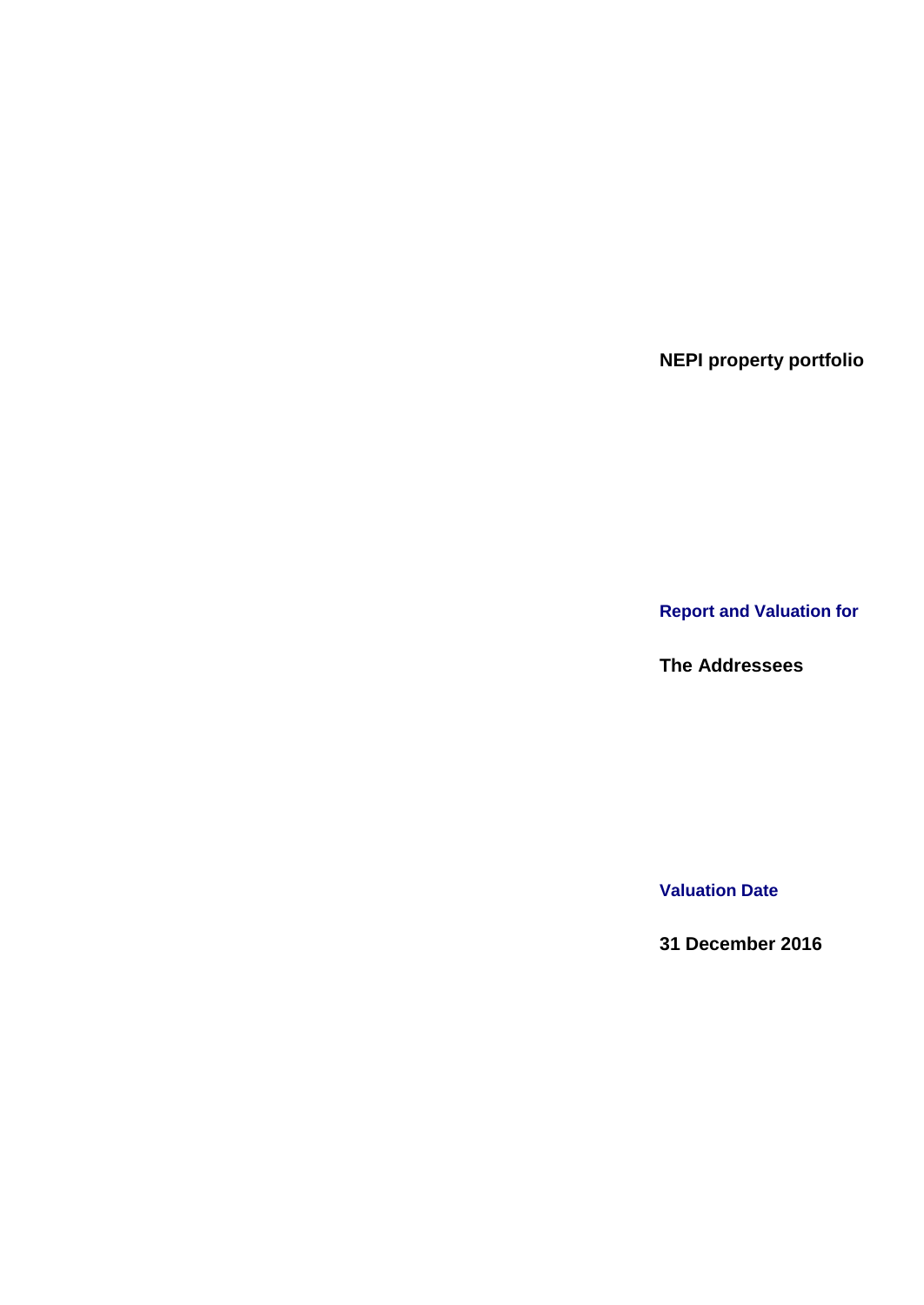

## **Cushman & Wakefield LLP**

43/45 Portman Square London W1A 3BG Tel 020 7935 5000 Fax 020 7152 5360 www.cushmanwakefield.com

# **A Valuation Report**

## **To:**

New Europe Property Investments Plc 2nd Floor, Anglo International House, Lord Street Douglas Isle of Man IM1 4LN

Nepi Rockcastle PLC 2nd Floor, Anglo International House Lord Street Douglas Isle of Man IM1 4LN

**Report Date: 17 May 2017**

**Valuation Date: 31 December 2016**



Cushman & Wakefield LLP is a limited liability partnership registered in England & Wales with registration number OC328588. The term partner is used to refer to a member of Cushman & Wakefield LLP or an employee or consultant with equivalent standing and qualifications. A list of members of the LLP is open to inspection at our registered office at 43/45 Portman Square, London, W1A 3BG. Regulated by the Royal Institution of C hartered Surveyors.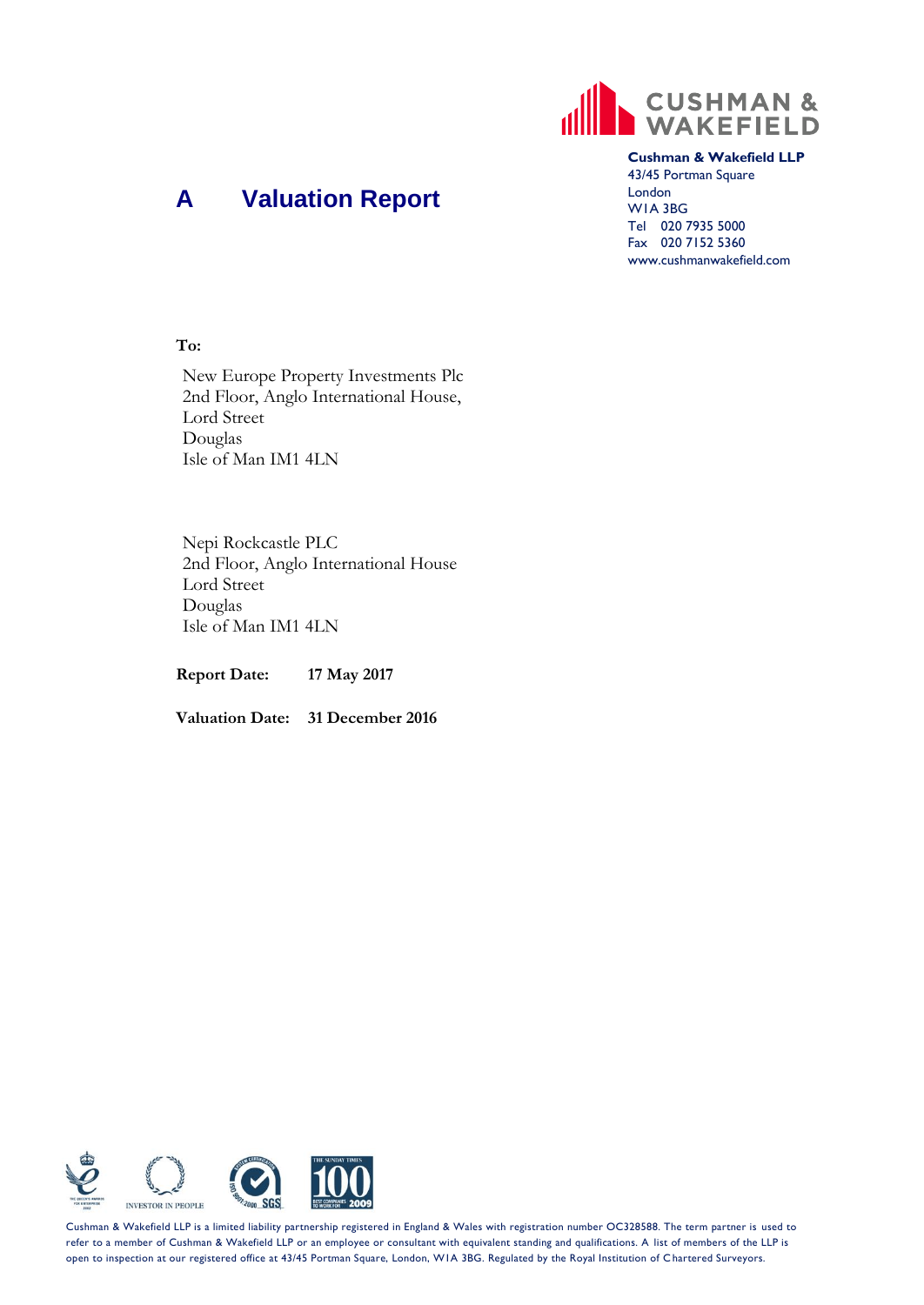

# **Part A Valuation Report**

## **1 Instructions**

#### **Appointment**

We are pleased to submit our valuation report of the Properties listed at Part B, whose ownership is held by New Europe Property Investments Plc (the "Company") in connection with the proposed merger, as a result of which shares of the newly incorporated company, NEPI Rockcastle PLC, will be admitted to trading on the main board of the Johannesburg Stock Exchange and Euronext.

## **2 Background to the Valuation**

#### **Properties**

The properties and interests valued are detailed in Part B.

## **3 Bases of Valuation**

The valuation has been prepared in accordance with the RICS Valuation – Professional Standards (the "Red Book") by a valuer acting as an External Valuer, as defined within the Red Book.

## **Bases**

The properties in Part B have been valued on the basis of Market Value, subject to any existing leases and otherwise assuming vacant possession.

## **Market Value Definition**

We have assessed "Market Value" in accordance with the Red Book.

The Red Book defines Market Value as "the estimated amount for which an asset or liability should exchange on the valuation date between a willing buyer and a willing seller in an arm's length transaction, after proper marketing and where the parties had each acted knowledgeably, prudently and without compulsion."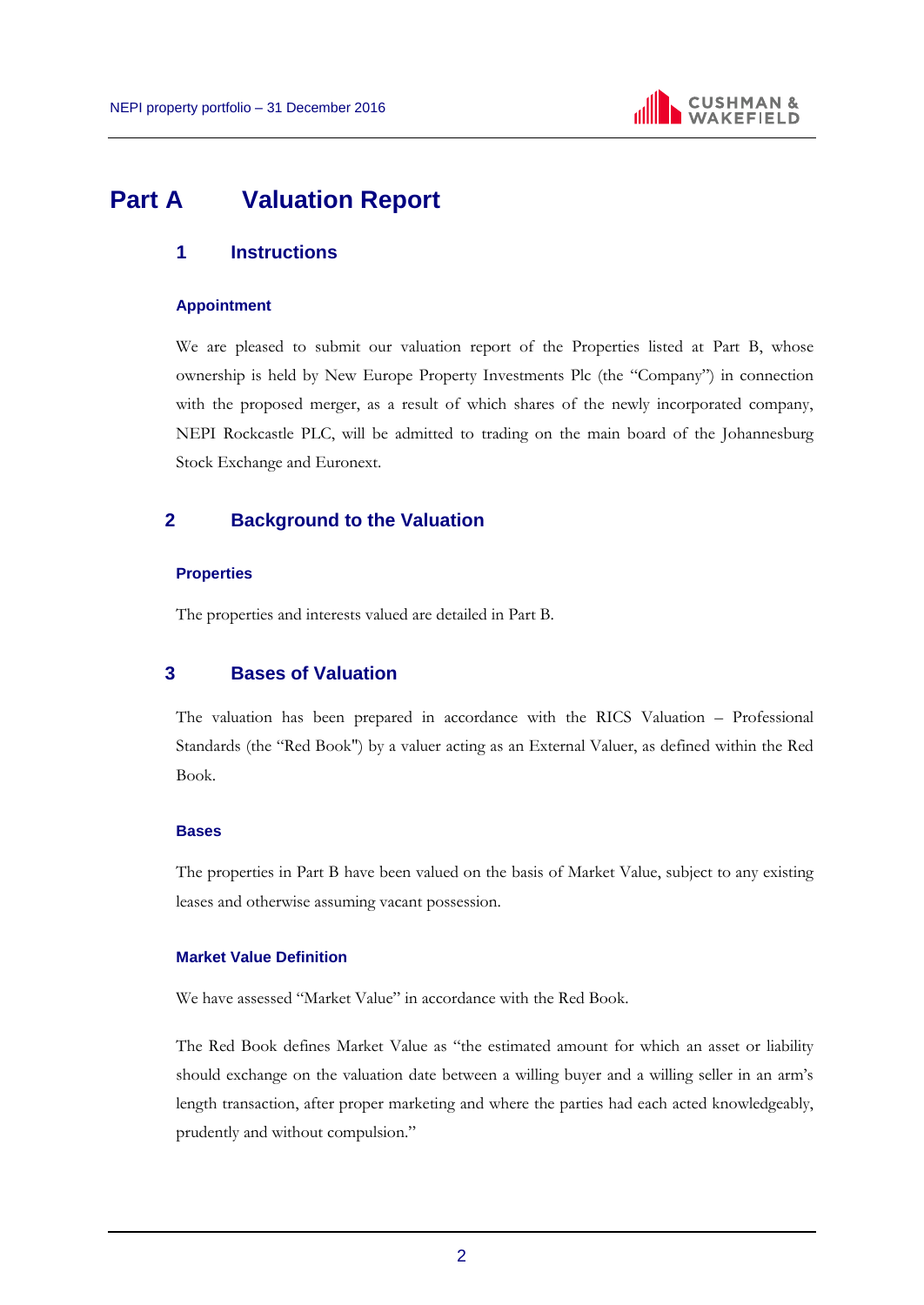

#### **Market Rent Definition**

We have assessed "Market Rent" in accordance with the Red Book.

The Red Book defines Market Rent as "the estimated amount for which an interest in real property should be leased on the valuation date between a willing lessor and a willing lessee on appropriate lease terms in an arm's length transaction after proper marketing where the parties had each acted knowledgeably, prudently and without compulsion."

#### **Estimated Gross Annual Rents Receivable**

We have based our estimates of the gross annual rents currently receivable from the Investment Properties on the Populated tenancy information in Excel format, as defined in Section 4 Sources of information below. In providing these estimates, we define "gross annual rent" as "the current income or income estimated by the valuer:

- (a) ignoring any special receipts or deductions arising from the property;
- (b) excluding Value Added Tax and before taxation (including tax on profits and any allowances for interest on capital or loans); and
- (c) after making deductions for superior rents (but not for amortisation) and any disbursements including, if appropriate, expenses of managing the property and allowances to maintain it in a condition to command its rent."

Where premises are let on effective full repairing and insuring leases, the net annual rents receivable stated are the presently contracted rents payable under those leases or agreements to lease without any deduction for the cost of management or any other expenses.

Where leases are subject to rent-free periods which have not expired, the total Estimated Net Annual Rents Receivable stated reflect the present nil rent passing under those leases.

Rental value has been assessed on the basis of Market Rent, assuming a new lease drawn on terms appropriate to current practice in the relevant market. Annualised future rental levels are not materially different to current passing annual rents on the portfolio level.

## **4 Assumptions, Departures and Reservations**

We have made no Special Assumptions.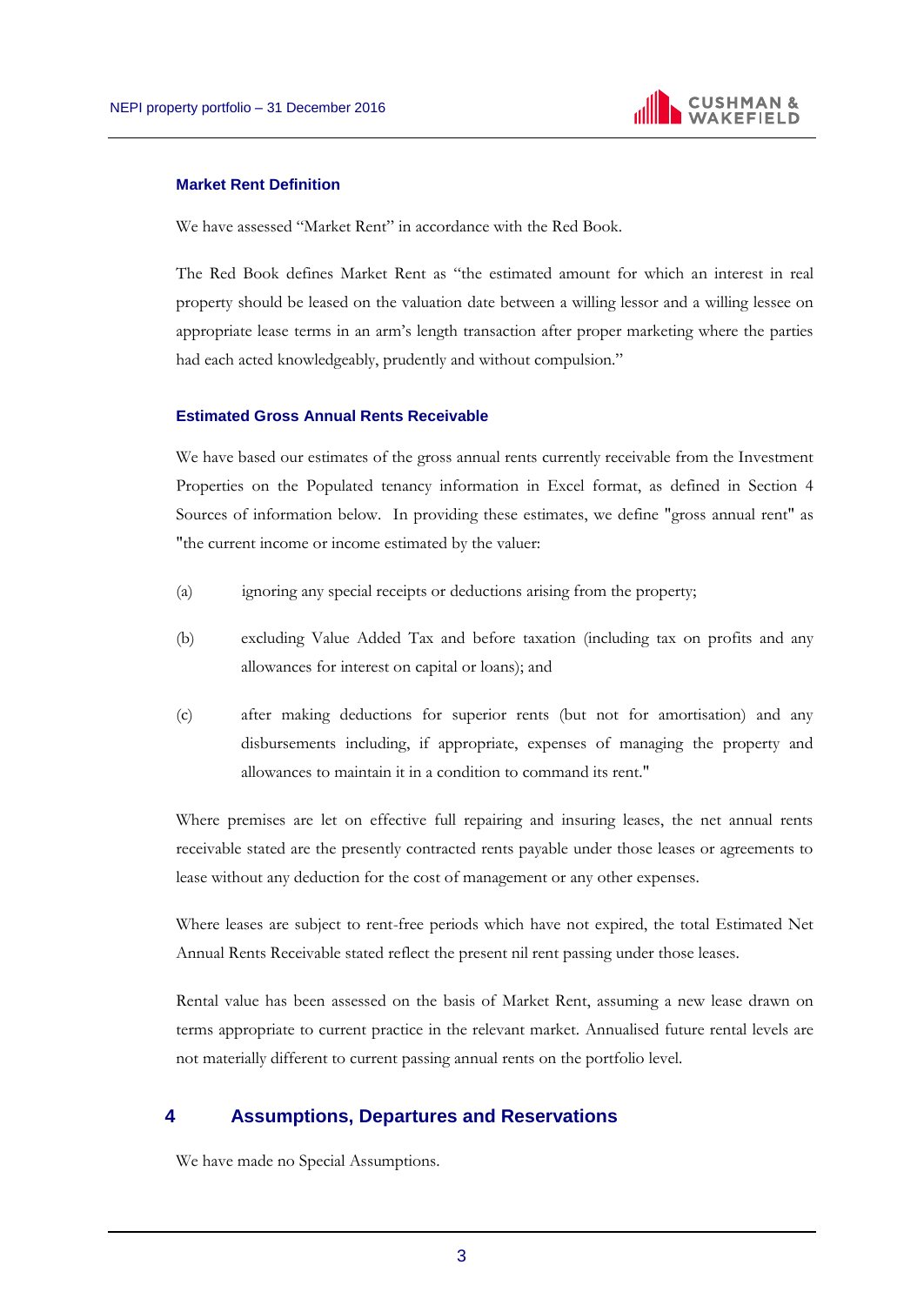We have made no Departures from the Red Book.

## **Reservations**

We have not been provided with the following data for properties in Romania:

- Total annual turnover levels achieved by retail tenants
- Service Charge budget and reconciliation
- Footfall

Planning, zoning and permitting information has been provided as follows:

- Investment properties: we have been informed by the Company that all properties have been built in compliance with regulations although this has not been verified by us.
- Properties under development: the Company have provided DTZ Echinox with building permits that are in compliance with regulations.
- Properties under permitting: the Company have informed us that current zoning allows construction of the proposed developments, they have applied for permissions to the authorities to enable start of development, and await receiving permission.
- Properties held as land for future developments: the Company have informed us that these properties are urban development sites regulated by the general urban plans of the respective settlements. We have valued these properties on the basis of their highest and best use.

We have not verified planning and zoning information received by the Company and have assumed it to be accurate. We have made other assumptions as necessary.

Reservations/qualifications are usually applied as a consequence of: leases under negotiation that have not yet been formalised; leases of a large nature where the premises are difficult to relet; specialised properties; large exposure to a single tenant; potential tenant failure due to overrent; expenses required for major repairs; maintenance or other exposure to maintain the lettability of the building; contingent expropriations or servitudes that may be enforced; poor lease recordals whereby the lease may be disputed or rendered invalid.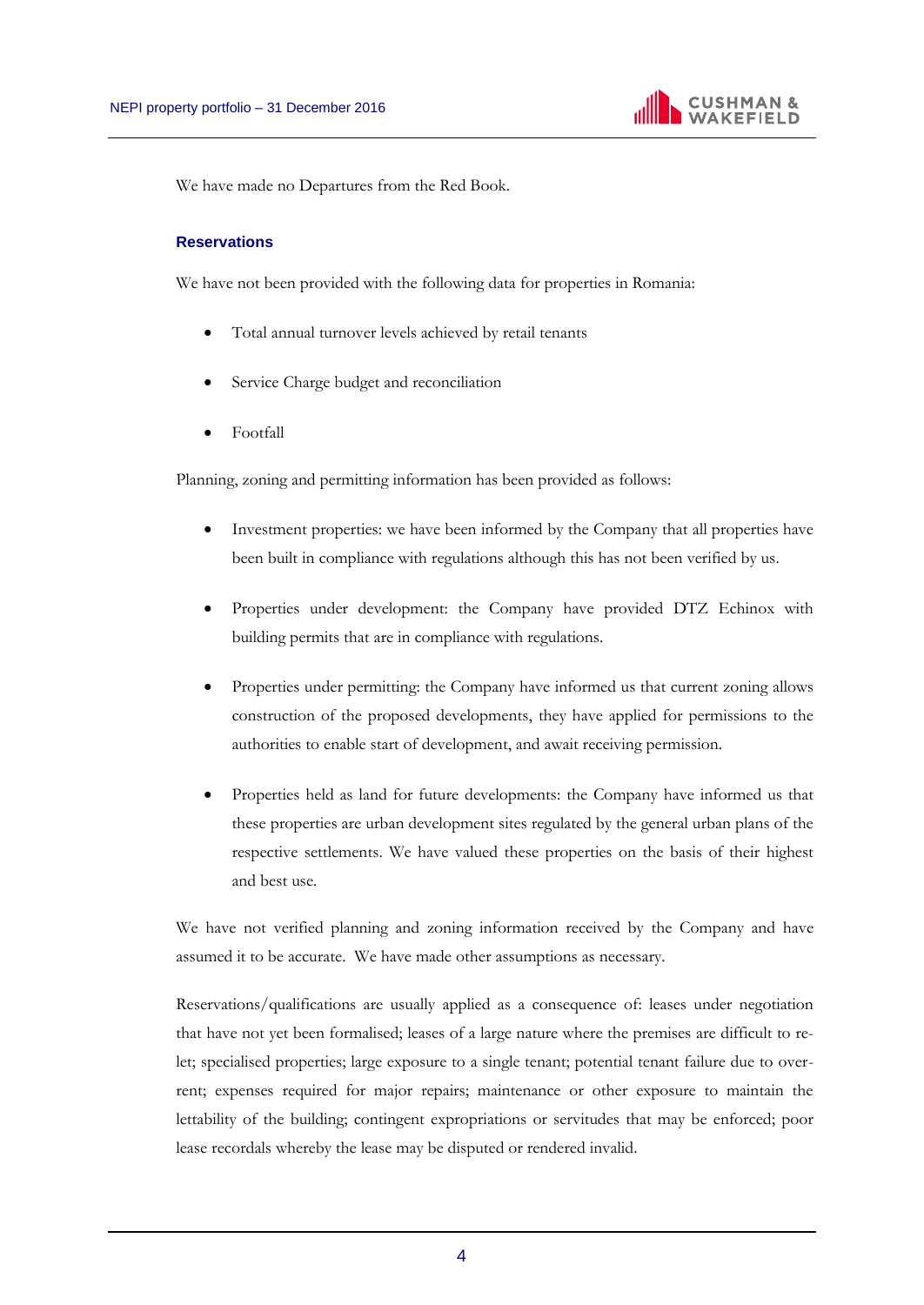We have, to the best of our knowledge, considered all of these aspects in the valuation of all the properties. There are no properties that are prejudiced in value by the influence of the above factors.

The valuer is however not responsible for the competent daily management of these properties that will ensure that this status is maintained, or for the change of any laws, services by local authority or economic circumstances that may adversely impact on the integrity of the buildings or the tenant profile.

## **Sources of information**

All information regarding the Romanian properties has been provided to us from the Company via DTZ Echinox, as per your instructions. This information delivered to us is assumed to be correct and has been relied upon accordingly. We have not verified this data. The information consisted of:

- Populated tenancy information in Excel format
- Planning information summaries on certain but not all Properties
- Extracts of previous valuation reports prepared by DTZ Echinox

Information for assets outside Romania was provided directly by the Company.

#### **Tenure and Tenancies**

We have not inspected title deeds and we have relied on the information supplied and listed at paragraph 6 of this Report as being correct and complete. In the absence of information to the contrary, we have assumed the absence of unusually onerous restrictions, covenants or other encumbrances and that the property has a good and marketable title. Where supplied with legal documentation, we have considered it but we will not take responsibility for the legal interpretation of it.

We have been informed by the Company that there are no contractual arrangements on the properties other than the leases as detailed in the report that have a major benefit or are detrimental to the fundamental value base of the properties.

We have been informed by the Company that there are no options in favour of any parties for any purchase of any of the properties.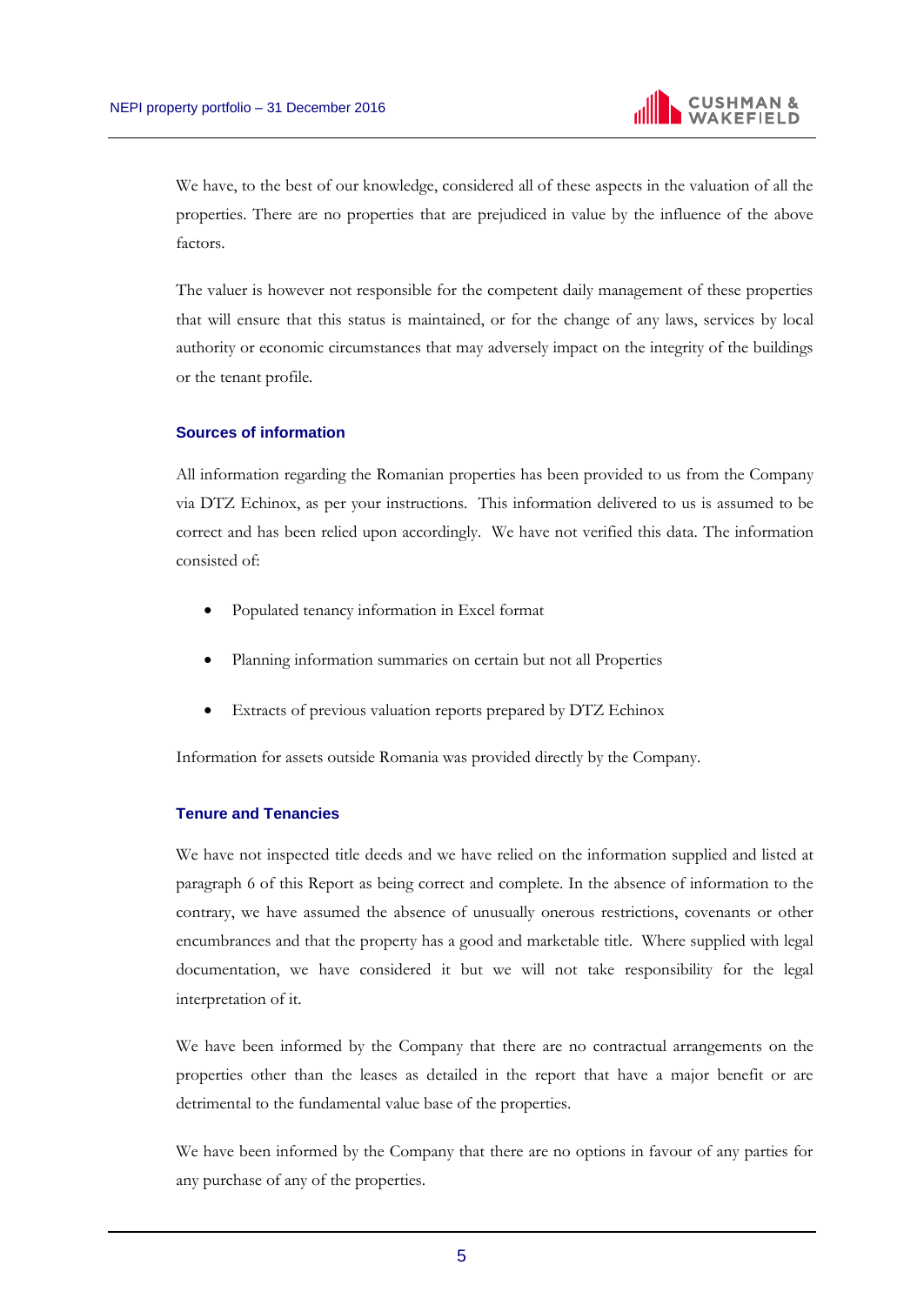

We have not read any leases and assume that all leases are on normal institutional terms for the applicable market. The Company has confirmed the general lease terms in the properties are as follows:

#### **Demise:**

As defined in individual leases.

**Lease date:**

As defined in individual leases.

**Rent:**

Rents are denominated in euros, and monthly and quarterly invoiced in advance in local currency based upon the applicable exchange rate at the payment date

**Lease Term:**

Fixed term of specific dates defined in individual leases.

**Break option(s):**

As defined in individual leases.

**Indexation:**

Rents are annually indexed on a specified date in line with the EU Harmonised Index of Consumer Prices (HICP), IPCUM – UE 15, EURO 17 countries, EU16, EU27, EU28 or MUICP15.

**Repairing obligations:**

Internal, non-structural repairs are the responsibility of the tenant, the lessor is responsible for more substantial & structural repairs, maintenance & repairs for common area, the costs of which are recovered through the service charge

**Insurance provisions:**

The Lessor maintains (i) general property insurance in respect of the asset and (ii) third party liability insurance which are always reclaimed through the service charge and (iii) a business interruption insurance which is generally reclaimed through the service charge.

The lessee is obliged to maintain: (i) Construction "all risk" Insurance during the fit out works and any other works, (ii) general third party liability insurance including Tenant's liability to cover material damages, bodily injuries or death in connection with the business operation of the Tenant at the Leased Premises and (iii) property insurance; and (iv) business interruption insurance (subject to parties agreement). Lessee must also take out and maintain a personal property insurance for fire, perils, theft, loss of revenue and other coverage maintained by businesses, covered by property insurance and business interruption insurance.

#### **Alterations:**

Alterations are subject to Lessor's prior written approval.

**Service charge:**

Lessee pays a service charge as defined in the lease to cover Lessor's all operating costs (all fees, taxes and expenses of the property). The service charge is subject to annual reconciliation in line with actual running costs of the asset.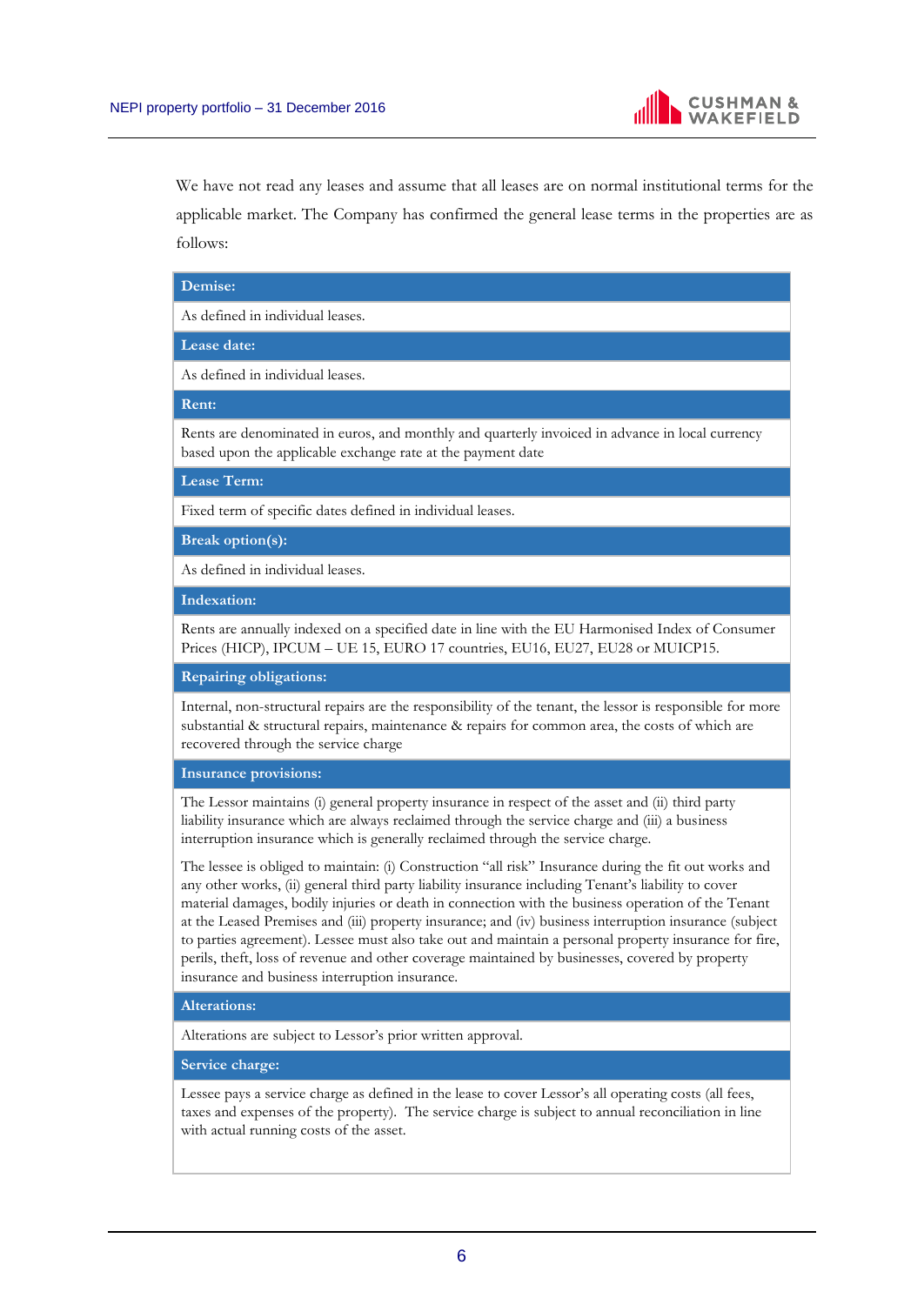

#### **Alienation & Subletting:**

Subject to Lessor's prior written consent.

## **Structure**

We have not carried out a structural survey of any property nor have we tested services but have relied on the information supplied and listed at paragraph 6 of this Report. Further, no inspection has been made of the woodwork and other parts of the structures which are covered, unexposed or inaccessible. In the absence of information to the contrary, the valuation is on the basis that the property is free from defect. However, the value reflects the apparent general state of repair of the property noted during inspection, but we do not give any warranty as to the condition of the structure, foundations, soil and services. Our report should not be taken or interpreted as giving any opinion or warranty as to the structural condition or state of repair of the property, nor should such an opinion be implied.

#### **Planning and Statutory Regulations**

We have not been instructed to make formal searches with local planning authorities and we have relied on the information supplied and listed at paragraph 6 of this Report. We advise you to seek legal clarification to confirm the planning position relating to the properties and review our comments on planning in light of the findings.

The client has confirmed that we can rely upon the tenure, tenancy and legal title provided to us for the purposes of arriving at our opinion of value.

#### **Covenant**

Our valuation takes into account potential purchasers' likely opinion of the financial strength of tenants. However, we have not undertaken any detailed investigations on the covenant strength of the tenants. Unless informed to the contrary by you or in the information supplied and listed at paragraph 6 of this Report, we have assumed that there are no significant arrears and that the tenants are able to meet their obligations under their leases or agreements.

## **Floor Areas**

We have relied upon floor areas as provided to us and have not checked them on site. We have assumed that the areas supplied to us have been measured in accordance with standard market practice for the market in which each asset is situated.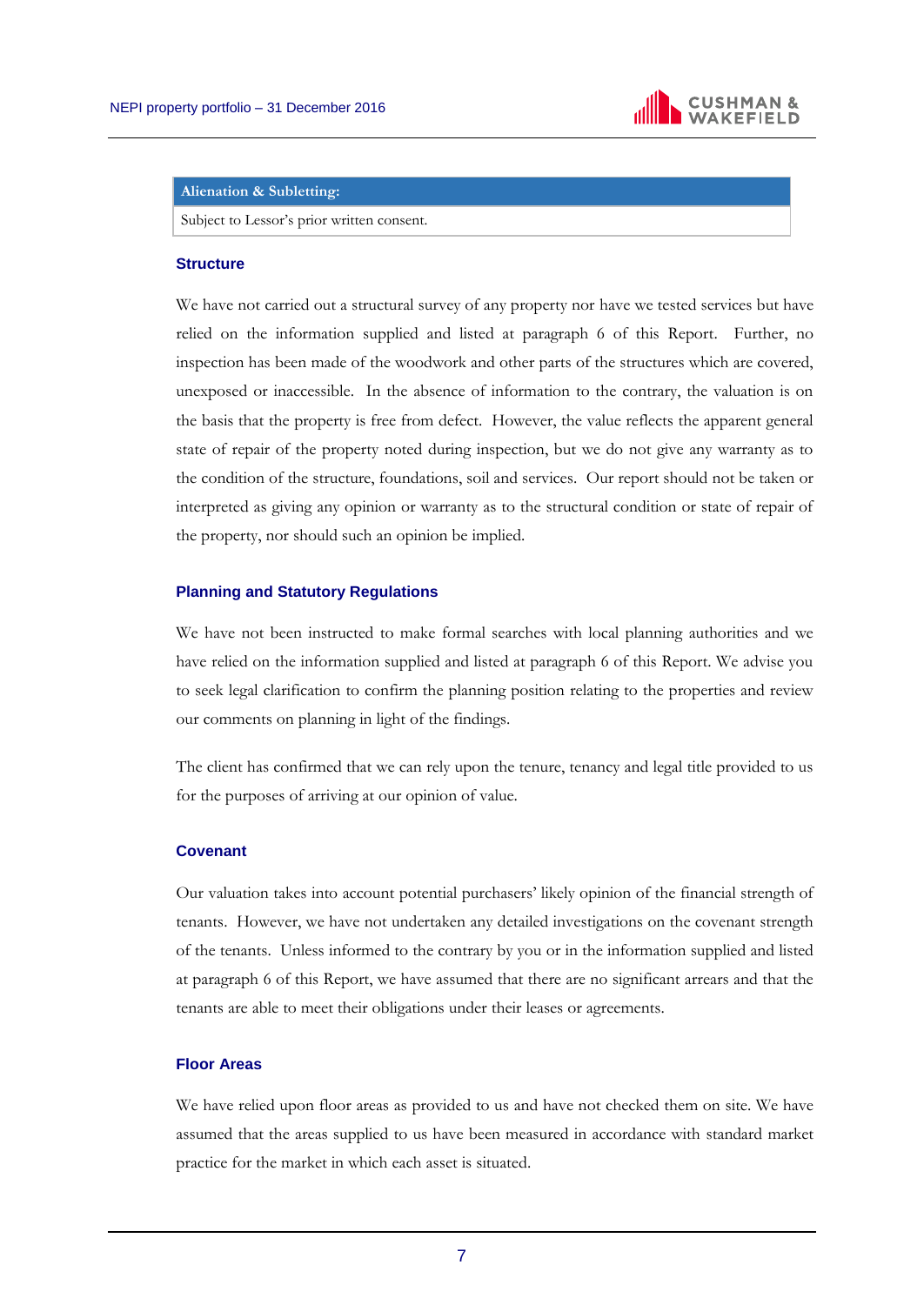In the summary table we have provided Gross Leasable Areas (GLAs) as advised by the Company. By the nature of retail assets GLAs may fluctuate over time due to minor reconfigurations and changes in use. As such, the stated GLAs may not be identical to the GLAs applied in our valuations; however the differences between stated and valued areas are not material on any asset and result in a difference of less than 1% across the portfolio

#### **Other**

Our valuation takes into account the information supplied and listed at paragraph 6 of this Report. Subject to this information providing otherwise, we have made the following additional assumptions:

- (i) the properties and any existing buildings are free from any defect whatsoever;
- (ii) all buildings have been constructed having appropriate regard to existing ground conditions or that these would have no unusual effect on building costs, property values or viability of any development or existing buildings;
- (iii) all the building services (such as lifts, electrical, gas, plumbing, heating, drainage and air conditioning installations and security systems) and property services (such as incoming mains, waste, drains, utility supplies, etc) are in good working order without any defect whatsoever;
- (iv) there are no environmental matters (including but not limited to actual or potential land, air or water contamination, or by asbestos or any other harmful or hazardous substance) that would affect the property, any development or any existing buildings on the property or any adjoining property, and we shall not be responsible for any investigations into the existence of the same and you are responsible for making such investigations;
- (v) any building, the building services and the property services comply with all applicable current regulations (including fire and health and safety regulations);
- (vi) the properties and any existing buildings on the property comply with all planning and building regulations, have the benefit of appropriate planning consents or other statutory authorisation for the current use and no adverse planning conditions or restrictions apply (which includes, but is not limited to, threat of or actual compulsory purchase order);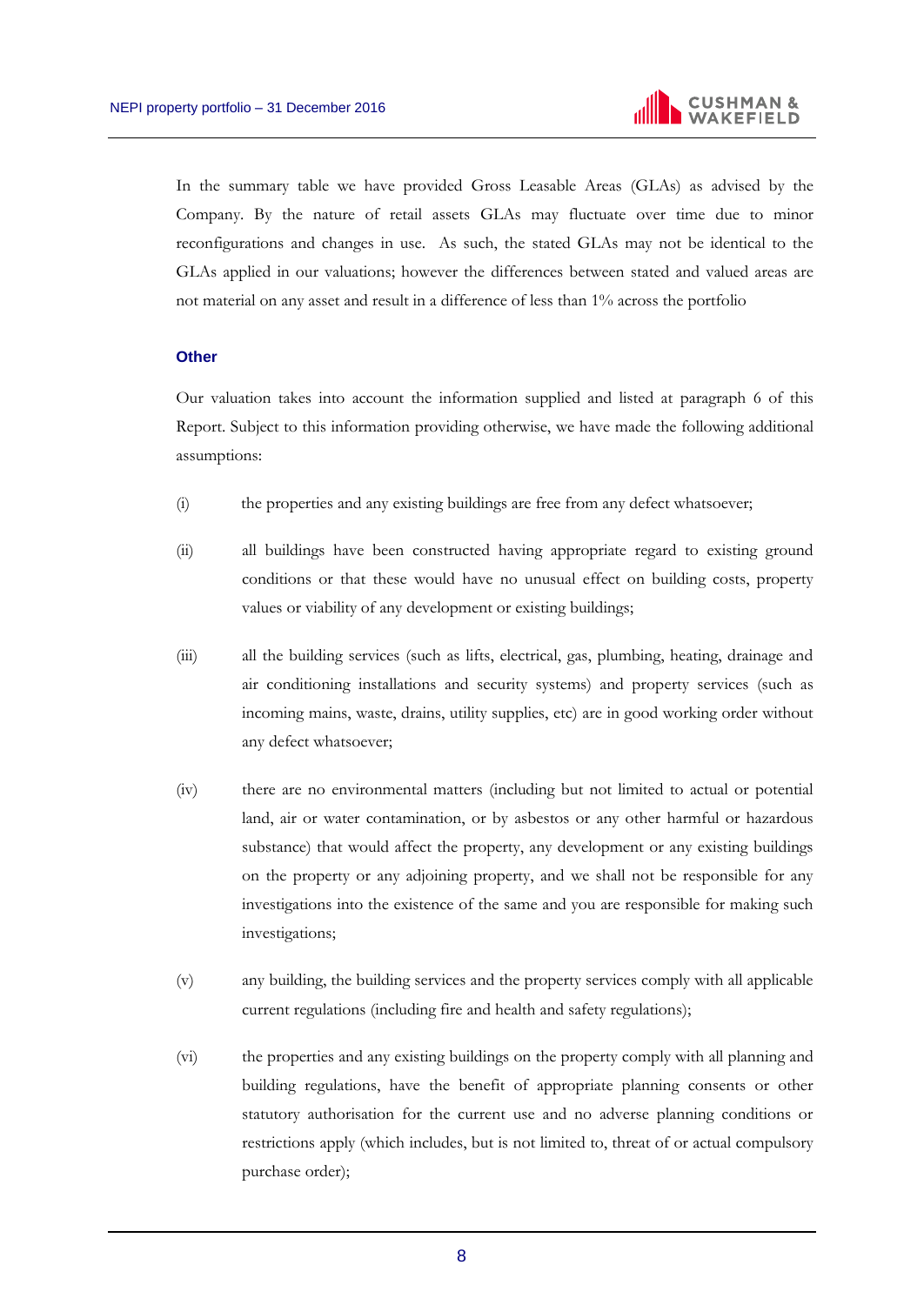

- (vii) any occupational leases are on institutional market terms, with no unusually onerous provisions or covenants that would affect value;
- (viii) in respect of any lease renewals or rent adjustments, all notices have been served validly within any time limits;
- (ix) vacant possession can be given of all accommodation which is unlet or occupied by The Company or its employees on service tenancies; and
- (x) any valuation figures provided will be exclusive of VAT whether or not the building has been elected.

# **5 Inspection**

We inspected the properties from a general perspective from 9-13 January 2017. We are informed by the Company that there has been no material change to the properties since this date.

# **6 Sources of Information**

In addition to information established by us, we have relied on the information obtained from the following sources, which was based upon your direct communications with them:

|    | <b>Information for Romania</b>                                                             | <b>Source</b>               |
|----|--------------------------------------------------------------------------------------------|-----------------------------|
|    | Floor areas.                                                                               | The Company via DTZ Echinox |
|    | Tenancy Schedule.                                                                          | The Company via DTZ Echinox |
| 3. | Details of irrecoverable outgoings, rental arrears and other<br>management matters.        | Not provided                |
| 4. | Details of current negotiations in hand, e.g. rent reviews<br>and active management issues | Not provided                |
|    | Legal Title                                                                                | The Company via DTZ Echinox |
|    |                                                                                            |                             |

| Information for Slovakia, Czech Republic, Croatia and<br><b>Serbia</b> | <b>Source</b> |
|------------------------------------------------------------------------|---------------|
| Floor areas.                                                           | The Company   |
| 2. Tenancy Schedule.                                                   | The Company   |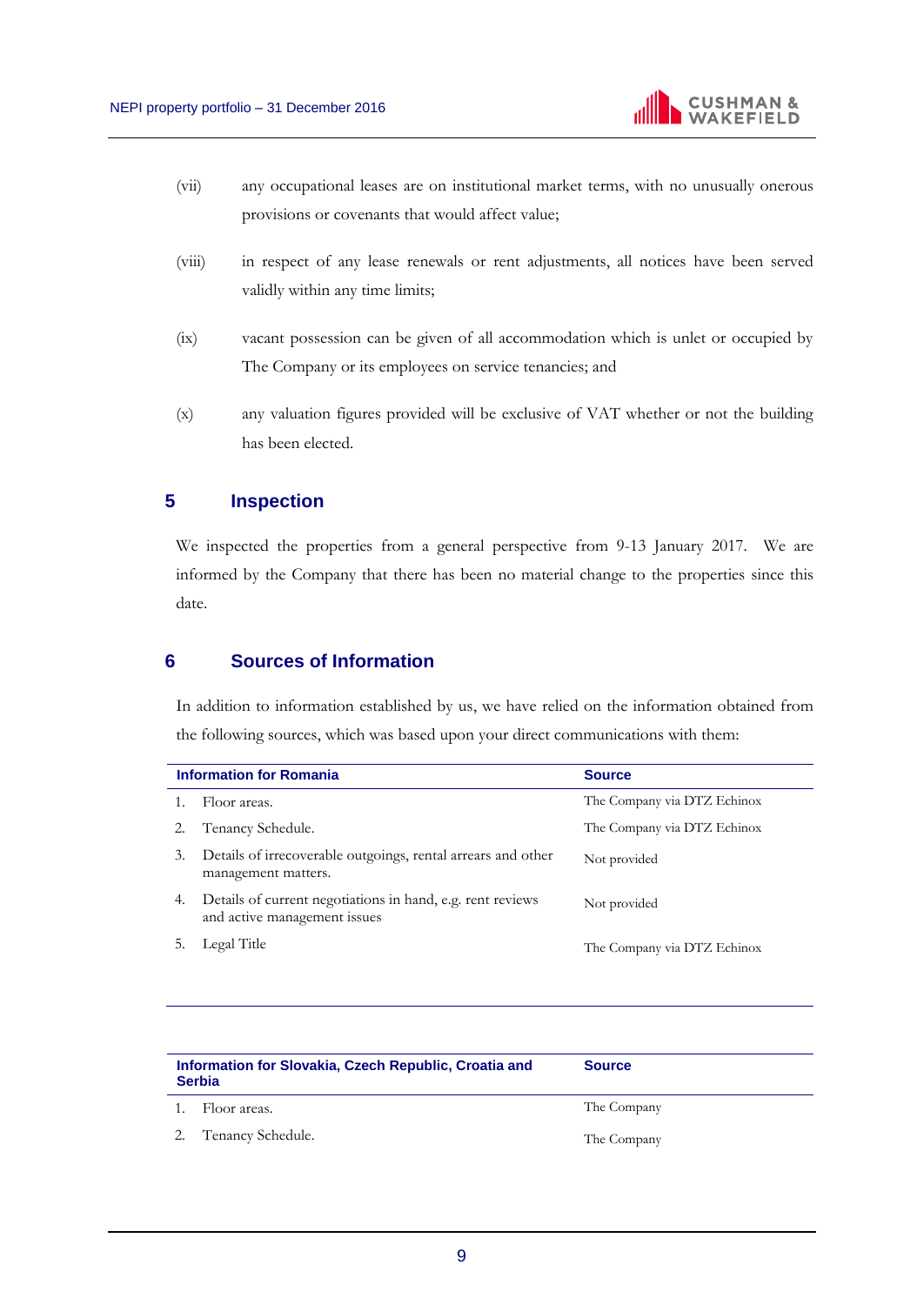

|    | Information for Slovakia, Czech Republic, Croatia and<br><b>Serbia</b>                     | <b>Source</b>                                        |
|----|--------------------------------------------------------------------------------------------|------------------------------------------------------|
| 3. | Details of irrecoverable outgoings, rental arrears and other<br>management matters.        | The Company (not for Slovak and Czech<br>properties) |
| 4. | Planning and zoning information                                                            | The Company (not for Slovak and Czech<br>properties) |
| 5. | Details of current negotiations in hand, e.g. rent reviews<br>and active management issues | The Company                                          |
| 6. | Legal Title                                                                                | The Company                                          |

Cushman & Wakefield LLP accepts responsibility for the information contained in the Valuation Report (other than information contained in the Valuation Report which is stated to have been obtained from a third party as set out in the table above). To the best of the knowledge of Cushman & Wakefield LLP (having taken all reasonable care to ensure that such is the case) the information contained in this Valuation Report is in accordance with the facts and (in the reasonable opinion of Cushman & Wakefield LLP) does not omit anything likely to affect the import of such information.

# **7 General Comment**

To the best of our knowledge and belief, as informed by the Company, there have been no material changes in circumstances between the valuation date and the date of the valuation report which would materially affect the valuation.

Our opinion of value is based on an analysis of recent market transactions, supported by market knowledge derived from our agency experience. Our valuation is supported by this market evidence.

Rental value has been assessed on the basis of Market Rent, assuming a new lease drawn on terms appropriate to current practice in the relevant market.

All valuations are professional opinions on a stated basis, coupled with any appropriate assumptions or special assumptions. A valuation is not a fact, it is an estimate. The degree of subjectivity involved will inevitably vary from case to case, as will the degree of certainty, or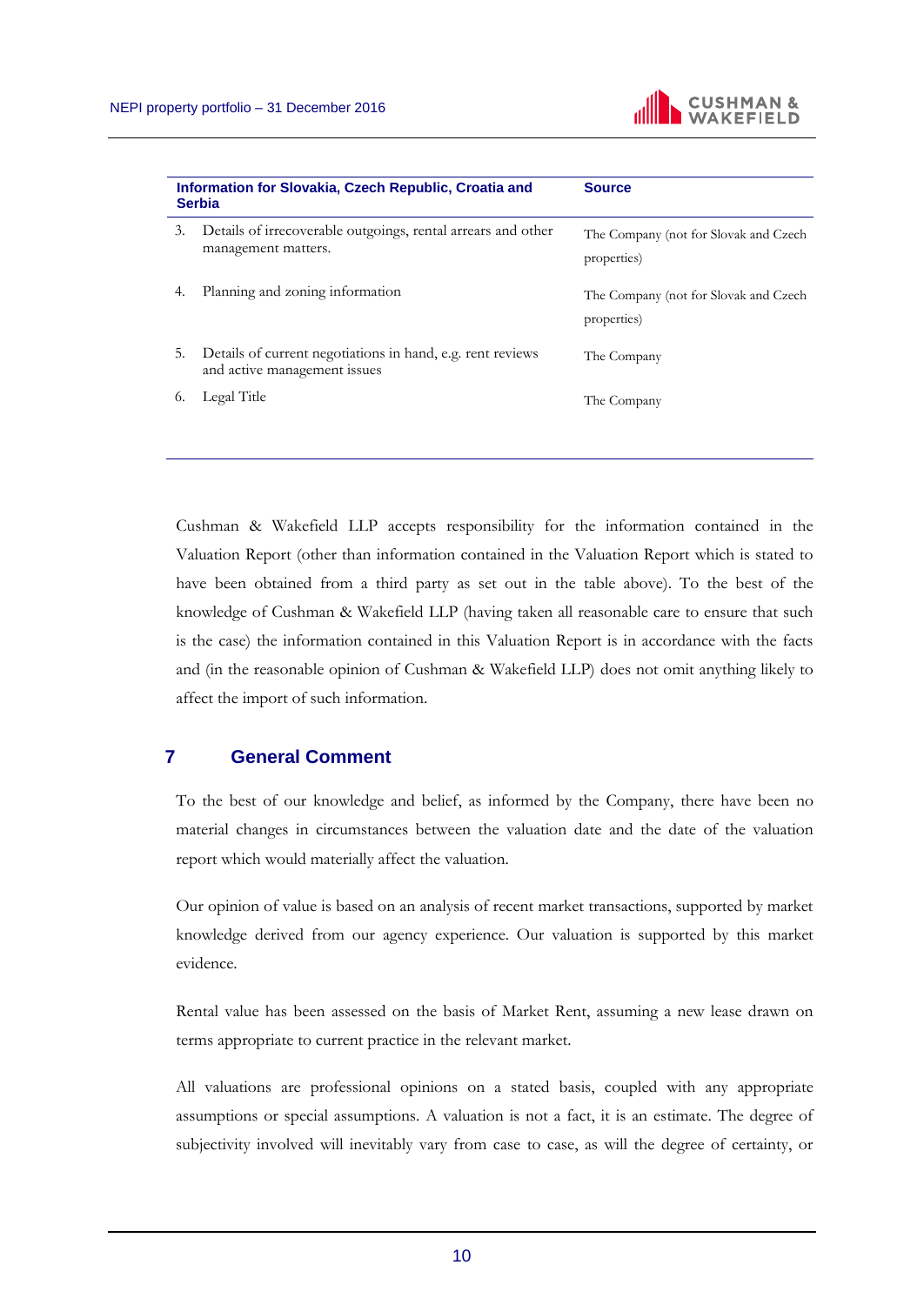probability, that the valuer's opinion of market value would exactly coincide with the price achieved were there an actual sale at the valuation date.

The purpose of the valuation does not alter the approach to the valuation.

Property values can change substantially, even over short periods of time, and so our opinion of value could differ significantly if the date of valuation was to change. If you wish to rely on our valuation as being valid on any other date you should consult us first.

Should a sale be contemplated, we strongly recommend that the property is given proper exposure to the market.

We recommend that you keep the valuation of this property under frequent review.

# **8 Valuation**

#### **Market Value**

Our opinion of the Market Value of the interests in the properties detailed in Part B is:

## **€ 2 707 140 000**

## **(Two billion, seven hundred and seven million, one hundred and forty thousand Euros)**

The value may be apportioned between the components;

|                                 | <b>Market Value</b>      |
|---------------------------------|--------------------------|
| <b>Property</b>                 | Freehold                 |
| Investment properties           | € 2 558 160 000          |
| Properties held for development | € 134 570 000            |
| Properties under development    | € 14 410 000             |
| Total                           | $\epsilon$ 2 707 140 000 |

## **9 Valuation for a Regulated Purpose**

This valuation is classified by the Red Book as a Regulated Purpose Valuation and we are therefore required to disclose the following information: the proportion of the total fees payable by the client is less than 5% in relation to the firm's total fee income in the preceding financial year.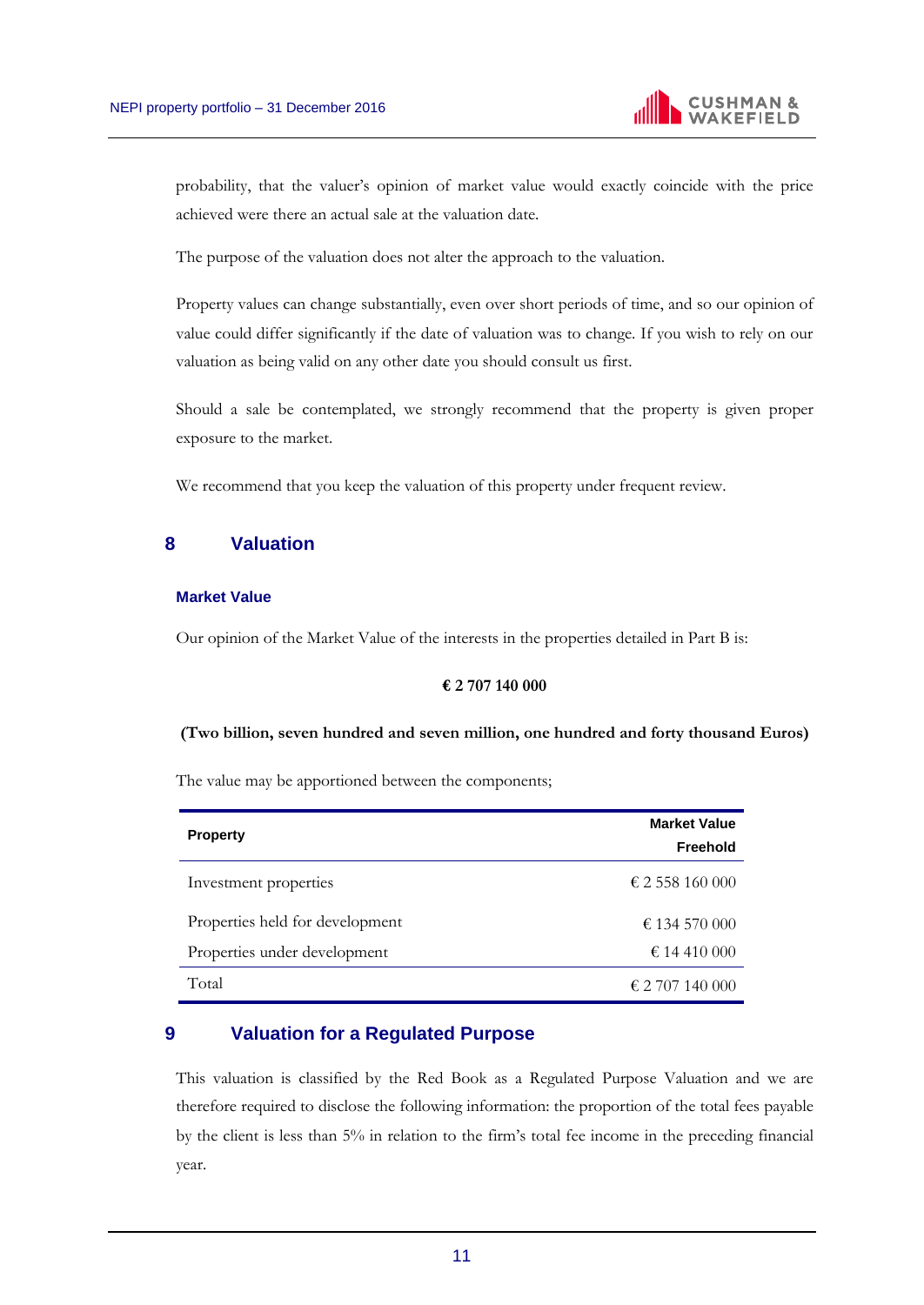

## **10 Valuation Methodology**

The properties within the portfolio are a combination of income producing investments, land held for development and properties under development. We have applied appropriate methodology to each circumstances.

**Investment properties** have generally been valued by the discounted cash flow method. It allows the valuer to make explicit assumptions (market expectations) on future rental growth, holding period, depreciation, refurbishment, redevelopment, cost of management and transfer, taxation and financing arrangements. To run a DCF, one would normally construct a cash flow applying current contracted income for its duration, then replacing the cash flow thereafter with the projected sustainable income (in the case of rents usually calculated at estimated rental value) whilst allowing for expected costs such as bad debts, income voids, commercialisation, letting fees, fit out costs, incentives and the like. These specific factors vary from case to case.

Investment properties have been valued in accordance with their existing use which represents their market value. No alternative use for the properties have been considered in determining their value.

## **General**

The basis of Discounted Cash Flow valuation is that the value of the property investment will be equal to the Gross Present Value (GPV) of the projected rental income flow, at the market's required rate of return. Calculations have been prepared applying the received tenancy information on a tenant by tenant level.

## Discount rates

The discount rate reflects the investor's perceived risks of investing into the property. The rate is generally built up by reference to an alternative risk-free investment and increased by various additional risk factors. In defining the discount rates we have had regard to explicit growth allowances applied in our valuation.

#### Exit rates

Our exit rates are based on recent property transactions, our knowledge of the market and investors' expectations. This yield is considered an 'all risks yield' and accounts for the investors view of the specifics of the property, its leasing status, anticipated future rental value changes, vacancies and void periods as well as potential fluctuations in the property market, having regard to current market conditions and trends.

## Market rent

In defining market rents we have relied on our market knowledge and agency experience. We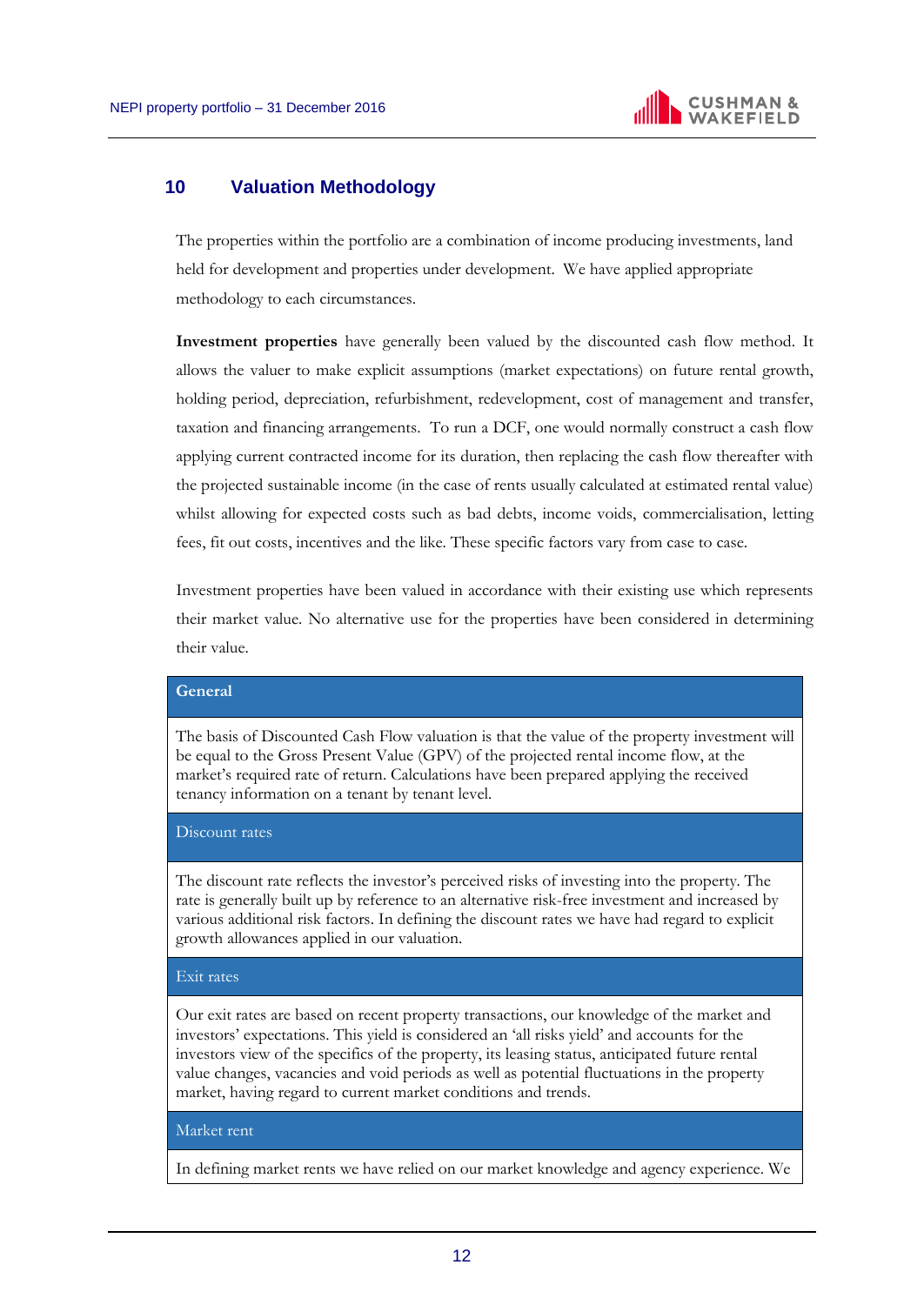

have analysed rents achieved within the subject properties, in competing properties, and had regard to the sustainability of achieved rental levels. Where we considered that passing rents are materially different to market rents we have applied market rents upon lease expiries.

#### Vacancy

Vacancy levels have been applied in the valuation in line with the tenancy information provided. Core properties have high occupancy rates whilst non-core properties (representing less than 1% of total value) produce very mixed performance. We have allowed for current and expiry void periods, rent free periods and other allowances in line with our interpretation of the market for each property. These allowances are implicit in nature reflecting all potential losses of income including time delays in refurbishment and/or fit-out periods.

## Non-recoverable costs

Non-recoverable costs have been applied in line with our market knowledge and perception of the various assets. These costs are reflected through explicit estimated service charge losses during void periods etc and through an overall contingent allowance to cover bad debts and unforeseen costs. Allowances generally vary between 1% and 4% of Market Rent. We have explicitly allowed for losses on void periods. We comment that we have not received actual data regarding non-recoverable costs for Romanian properties. That said, we consider the core assets of the subject portfolio in Romania to be institutional products and would expect the above described allowances to be appropriate.

#### Capital expenditures

Capital expenditures are one-off costs borne by the Lessor and not recovered from the Lessee. We have made a decision on the application of capex property by property based on the nature, age and condition of the property and on our market experience. Where we have been supplied with information on actual and/or planned capex we have considered it.

## Indexation

We have applied indexation in our valuation at 1.50% in line with Oxford Economics' long term projections for EU HCIP. This rate has been applied to all income and outgoings. We have assumed rental values increase commensurate with the EU HICP.

It is practically impossible to value most **development properties** on a straightforward comparison basis, due to their highly individual characteristics. We have therefore used the residual valuation approach. This approach assumes the property's capital value equates to the end value of the property once developed, less the costs of realisation (which may include site assembly and purchase, demolition, build costs, professional fees, planning, finance and marketing costs and developer's profit).

To form an opinion of value we have had to make certain assumptions for the input variables. We consider these assumptions are appropriate and reasonable, but they cannot be guaranteed.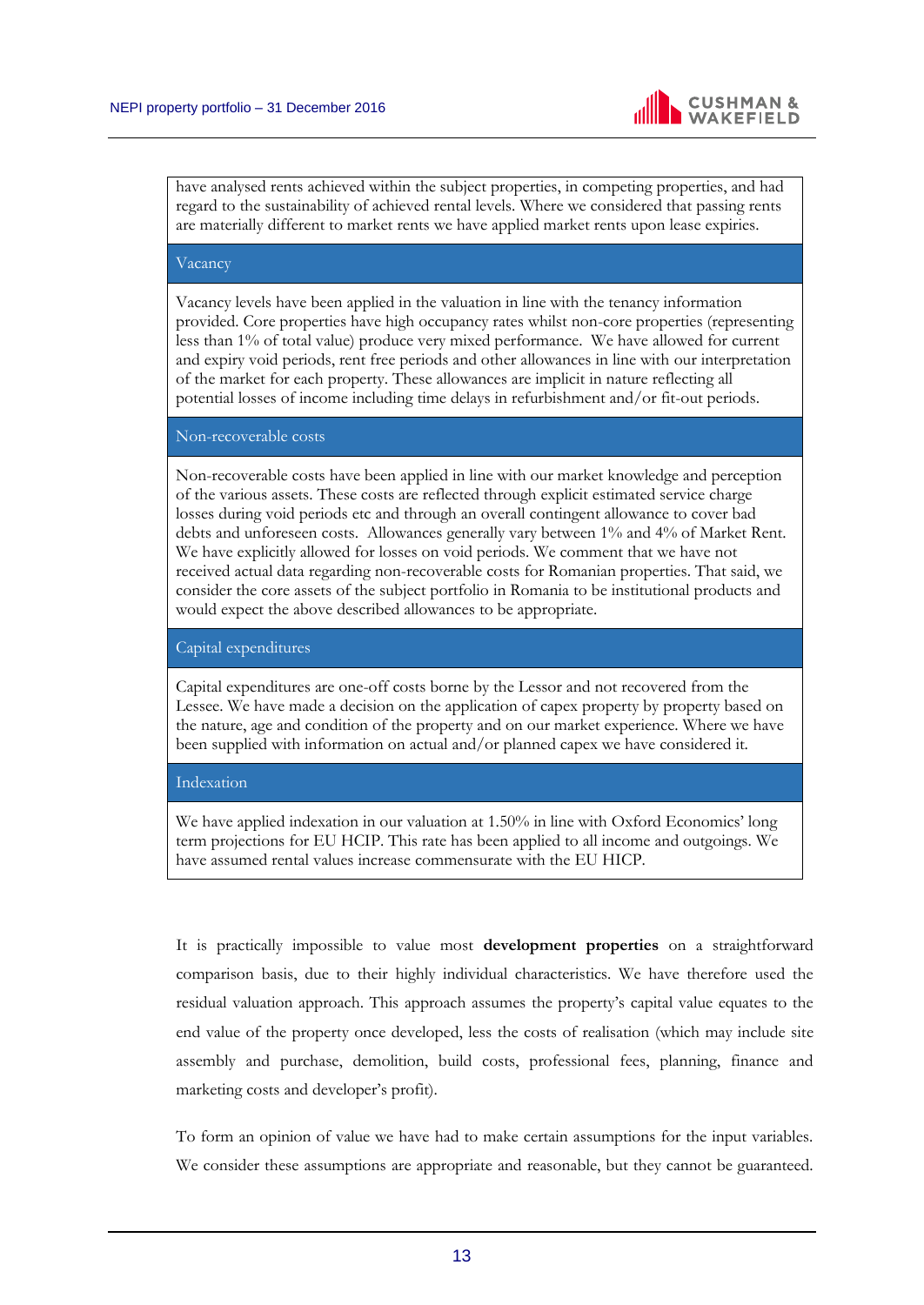You should therefore satisfy yourself that our assumptions are appropriate and consistent with your own knowledge of the actual costs and input variables. If there is any difference, you should inform us as the value reported is only valid within the context of the assumptions that we have adopted.

You should also be aware that the residual value is highly sensitive to even small movements in the input variables. Accordingly, the result must be treated with caution, as a small correction to even a single input could have a disproportionately adverse effect on the outcome. Nonetheless, we have compared the results to known land transactions and parcels currently on the market to ensure end values are in line with the market.

For **properties under development**, we have been requested to value the land only and not reflect the current status of development. The only exception to this is property number '36. Aviatorilor' which is an office project under development. The land site accommodates a standing Villa building and office building under development. In the case of this property we have valued the Villa building plus the land site of the newly developed office.

**Intra-Group Or Related Party Leases -** We have been informed by the Company that there are three properties subject to intercompany agreements as follows:

| <b>Property</b>                                 | Tenant                             | <b>Use</b> | GLA (sqm) | Lease,<br>expiry | <b>Annual rent</b><br>(rounded) |
|-------------------------------------------------|------------------------------------|------------|-----------|------------------|---------------------------------|
| 27. The<br>Lakeview:                            | Nepi Investment<br>Management Srl  | Office     | 1399      | 12/31/2018       | €263,000                        |
| 79. Aupark<br>Zilina -<br>Slovakia              | Zilina Shopping<br>City s.r.o.     | Office     | 220       | 30/6/2020        | €27,000                         |
| 76. Forum Usti<br>nad Labem -<br>Czech Republic | Nepi Czech<br>Management<br>S.T.O. | Office     | 183       | 12/31/2017       | €18,000                         |

For the purposes of this valuation we have reflected these agreements and assumed they will continue for the benefit of a potential purchaser.

# **11 Confidentiality**

To the fullest extent permitted by the law (including any mandatory responsibility arising from the listing rules of any stock exchange) we do not assume any responsibility to and we hereby exclude all liability arising from use of and/or reliance on this report by any person or persons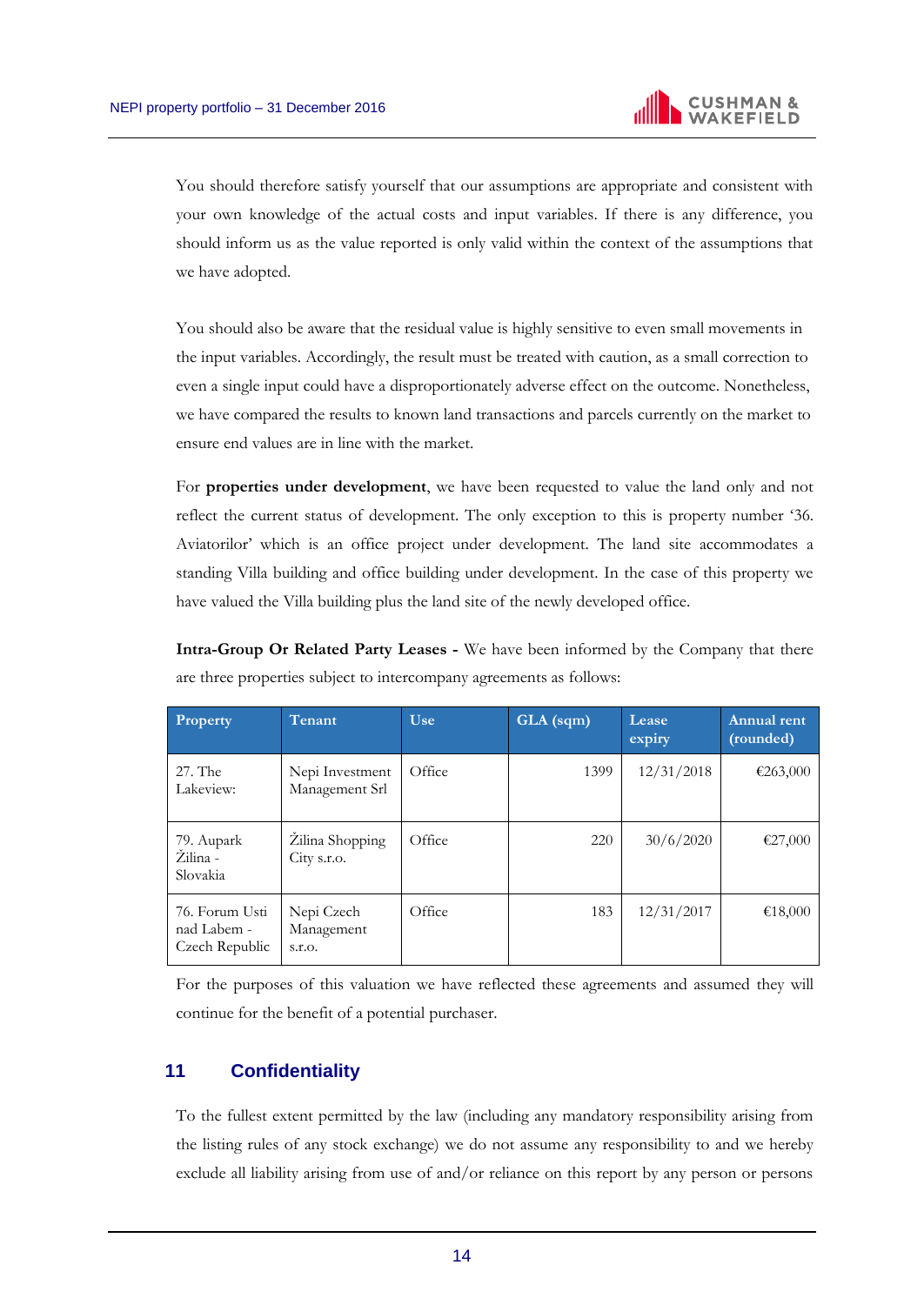

for the purposes of determining whether or not to take up their entitlement to new ordinary shares in the Company other than those parties to whom this report is addressed and to whom we have issued a reliance letter.

## **12 Disclosure and Publication**

Save in relation to its publication in the prospectus of NEPI Rockcastle plc, to which we have provided our written consent, you must not disclose the contents of this valuation report to a third party in any way without first obtaining our written approval to the form and context of the proposed disclosure. You must obtain our consent, even if we are not referred to by name or our valuation report is to be combined with others. We will not approve any disclosure that does not refer sufficiently to any Special Assumptions or Departures that we have made.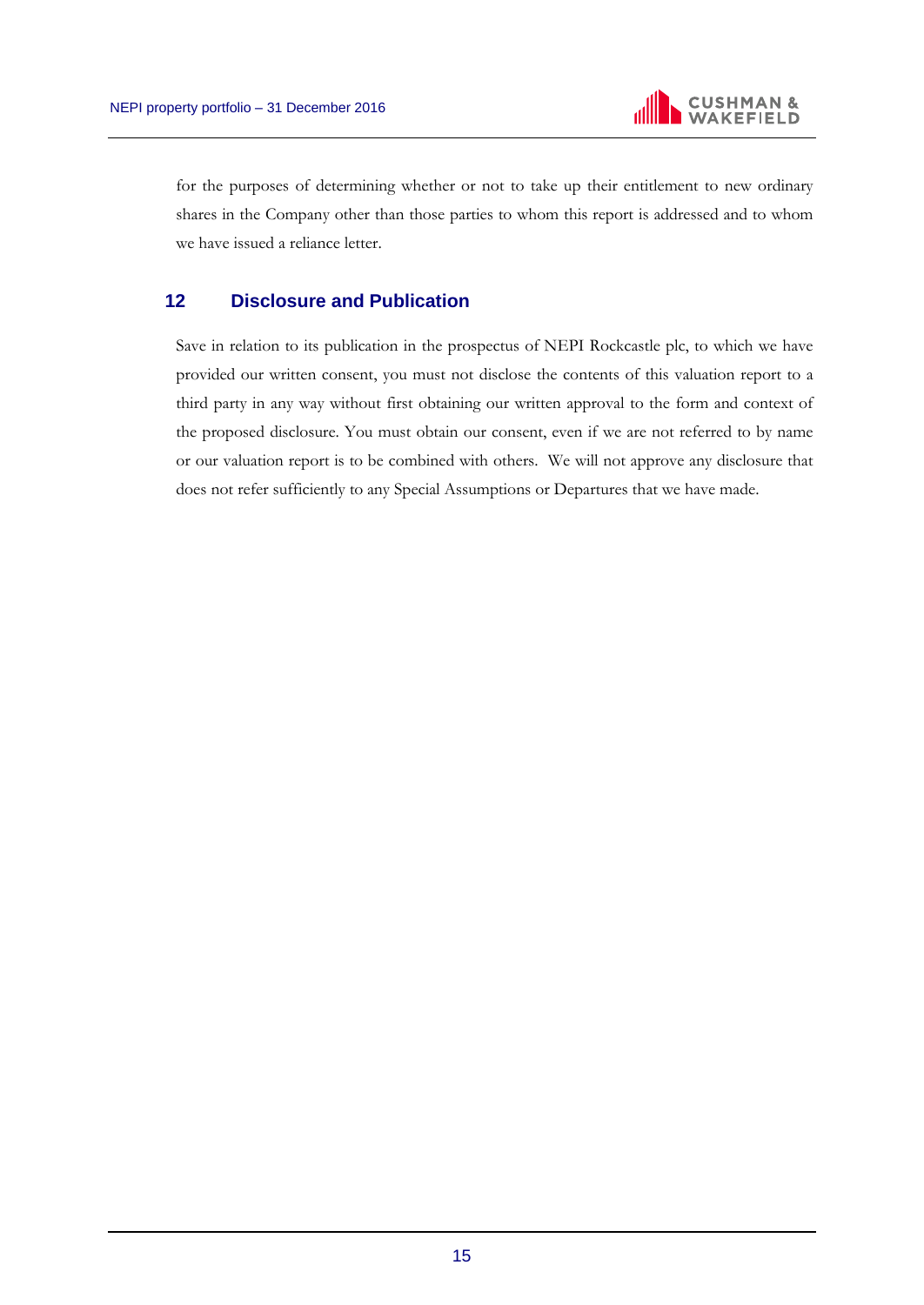

You must not modify, alter (including altering the context in which the report is displayed) or reproduce the contents of this valuation report (or any part) without first obtaining our written approval. Any person who contravenes this provision shall be responsible for all of the consequences of the same, including indemnifying Cushman & Wakefield LLP against all consequences of the contravention. Cushman & Wakefield LLP accepts no liability for any use of the Report that is in contravention of this section.

Responsibility for the valuation and report:

**Michael Edwards MRICS** 

Partner, Head of Valuation & Advisory CE

RICS Registered Valuer

+36 1 268 12 88

Mike.Edwards@eur.cushwake.com

Signed for and on behalf of Cushman & Wakefield LLP:

**Rupert Dodson FRICS**  Executive Partner, Chair EMEA RICS Registered Valuer +44 (0) 20 7152 5042 [rupert.dodson@cushwake.com](mailto:rupert.dodson@cushwake.com)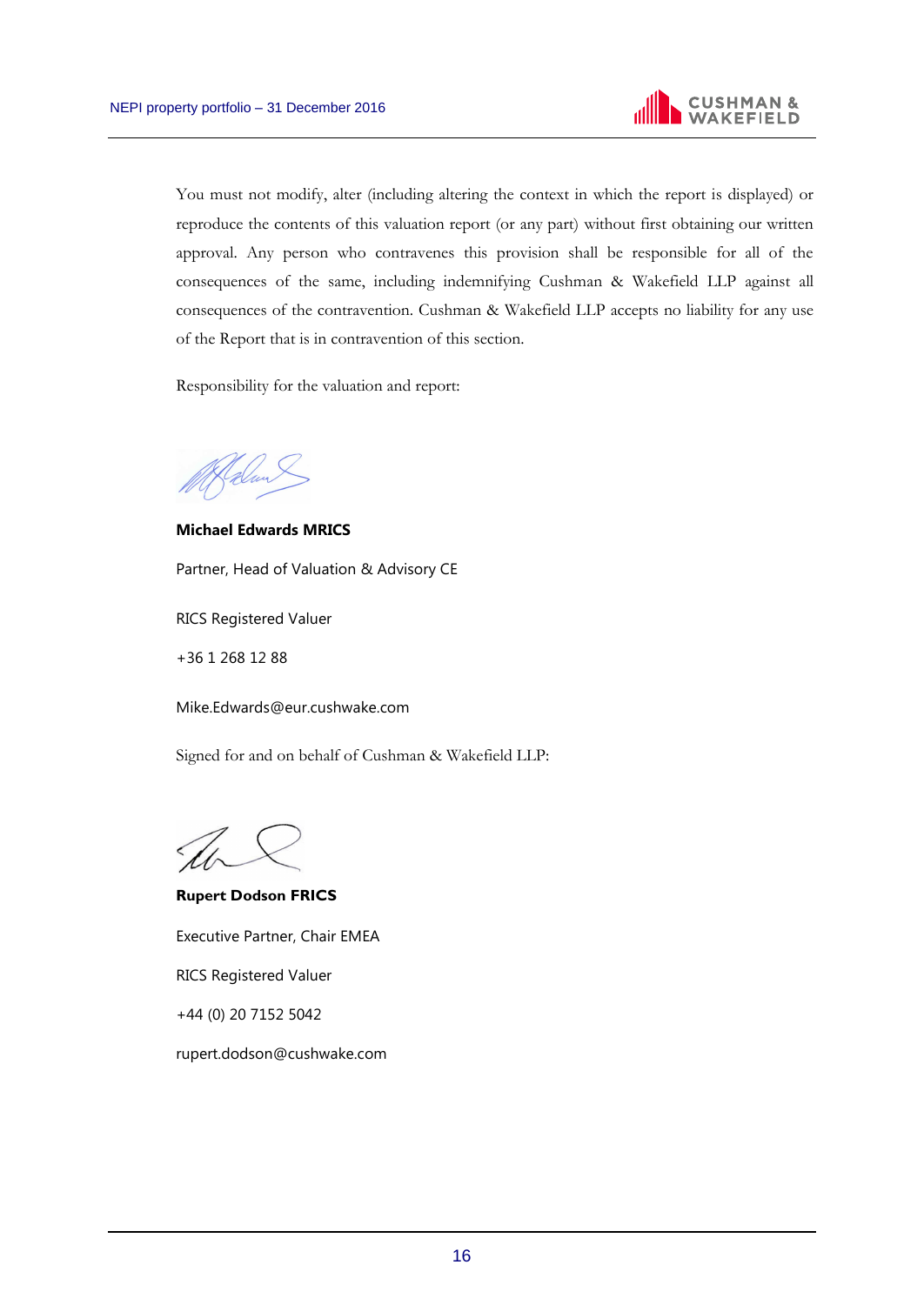

# **Part B** Property Report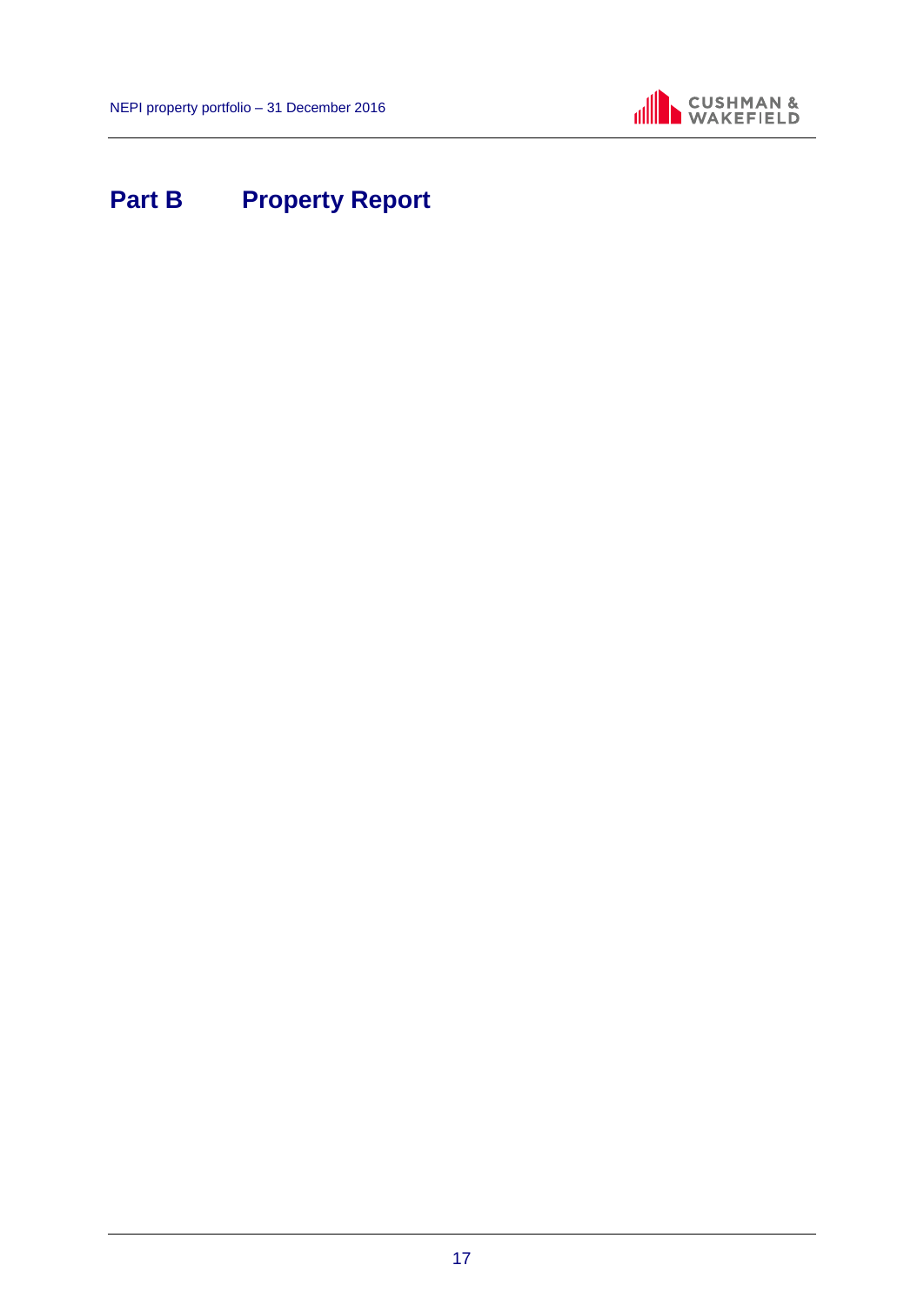| Property                          | <b>Address</b>                                                                                          | Registered title number                                                                                                                                                                | Town planning<br>compliance | <b>Description</b>                             | Inspection date | Tenure   | <b>Gross Leasable</b><br>Area (Rounded)* | Year opened / acquired | Age of Building | Zoning                  | Market Value as at<br>31 December 2016 |
|-----------------------------------|---------------------------------------------------------------------------------------------------------|----------------------------------------------------------------------------------------------------------------------------------------------------------------------------------------|-----------------------------|------------------------------------------------|-----------------|----------|------------------------------------------|------------------------|-----------------|-------------------------|----------------------------------------|
| 1. Promenada Mall                 | Calea Floreasca nr. 244 -246B.<br>sector 1, Bucuresti, Romania                                          | 269051, 269051-C1, 257215                                                                                                                                                              | Yes                         | Shopping Centre                                | 12/01/17        | Freehold | 39 400 sqm                               | 2013 / 2014            | 4 years         | Approved for commercial | € 176 000 000                          |
| 2. City Park                      | Bd. Alexandru Lapusneanu nr. 116C,<br>Constanta, Constanta County,<br>Romania                           | 211096                                                                                                                                                                                 | Yes                         | Shopping centre                                | 09/01/17        | Freehold | 51 700 sqm                               | 2008 / 2013            | 9 years         | Approved for commercial | € 167 175 000                          |
| 3. Braila Mall                    | Com.Chiscani, Romania                                                                                   | Str. Principala, Nr.4B, Sat Varsatura, 74906, 3723 (70402), 70000, 3729, 4522                                                                                                          | Yes                         | Shopping centre                                | 10/01/17        | Freehold | 55 400 sqm                               | 2008 / 2009            | 9 years         | Approved for commercial | €74 025 000                            |
| 4. Shopping City Deva             | Calea Zarandului nr. 85-87, Deva,<br>Hunedoara Country, Romania                                         | 6751 (64494), 73688, 73689, 73690, 73691,<br>73692, 73693, 73694, 73695, 73696, 73697,<br>73698, 73699, 73701, 73702, 73703, 73957,<br>73958, 73697                                    | Yes                         | Shopping centre and standalone<br>retail units | 10/01/17        | Freehold | 52 200 sqm                               | 2007 / 2013            | 10 years        | Approved for commercial | € 71 100 000                           |
| 5. Shopping City Galati           | Bd. George Cosbuc nr. 251, Galati,<br>Galati County, Romania                                            | 116273, 117721, 120293, 120294, 120295,<br>120296, 120297, 120298                                                                                                                      | Yes                         | Shopping centre                                | 10/01/17        | Freehold | 27 200 sqm                               | 2013                   | 4 years         | Approved for commercial | € 52 300 000                           |
| 6. Vulcan Value Centre            | Str. Mihail Sebastian nr. 88 & 88B,<br>sector 5, Bucuresti, Romania                                     | 230819, 230820, 200423, 200843, 200913,<br>226639, 228929                                                                                                                              | Yes                         | Shopping Centre / strip mall                   | 13/01/17        | Freehold | 24 600 sqm                               | 2014                   | 3 years         | Approved for commercial | € 50 850 000                           |
| 7. Pitesti Retail Park            | DN 65 B, Geamana, Arges County,<br>Romania                                                              | 1889/1; 1889/2; 2721; 85678; 85679; 85680;<br>85681; 85682; 85683; 85685; 85686; 85687;<br>85688; 85689; 85690; 85691; 85692                                                           | Yes                         | Shopping Centre / strip mall                   | 11/01/17        | Freehold | 24 800 sqm                               | 2007 / 2010            | 10 years        | Approved for commercial | €38 275 000                            |
| 8. Shopping City Targu Jiu        | Str. Termocentralei nr. 10, Targu Jiu, 49678,49679, 49679-C1<br>Gorj County, Romania                    |                                                                                                                                                                                        | Yes                         | Shopping Centre                                | 10/01/17        | Freehold | 27 100 sqm                               | 2014                   | 3 years         | Approved for commercial | € 38 900 000                           |
| 9. Severin Shopping<br>Center     | Bd. Mihai Viteazul nr. 78, Drobeta<br>Turnu Severin, Mehedinti County,<br>Romania                       | 61929, 53120, 53223, 53224, 53226, 53227,<br>53228, 53229, 53697, 54802, 60281, 60282,<br>60339, 60440, 55013, 60494,<br>61929-C1, 61929-C2, 61929-C3, 61929-C4,<br>61929-C5, 49679-C1 | Yes                         | Shopping Centre                                | 10/01/17        | Freehold | 22 600 sqm                               | 2009 / 2013            | 8 years         | Approved for commercial | € 28 425 000                           |
| 10. Aurora Shopping Mall          | Bd. Unirii nr. 232, Buzau, Buzau<br>County, Romania                                                     | 52766                                                                                                                                                                                  | Yes                         | Shopping centre                                | 12/01/17        | Freehold | 18 000 sqm                               | 2008 / 2014            | 9 years         | Approved for commercial | € 10 750 000                           |
| 11. Mega Mall                     | Bd. Pierre de Coubertin nr. 3-5,<br>sector 2, Bucuresti & Str. Hambarului<br>nr. 12A, sector 2, Romania | 232514,232515, 222778, 230795, 230796,<br>218458                                                                                                                                       | Yes                         | Shopping centre                                | 12/01/17        | Freehold | 75 200 sqm                               | 2015                   | 2 years         | Approved for commercial | € 283 100 000                          |
| 12. Iris Titan Shopping<br>Center | Bd. 1 Decembrie 1918 nr. 33A,<br>sector 3, Bucuresti, Romania                                           | 210265, 225745, 225746, 225747, 213122                                                                                                                                                 | Yes                         | Hypermarket and shopping<br>centre             | 13/01/17        | Freehold | 45 000 sqm                               | 2008 / 2015            | 9 years         | Approved for commercial | €92 775 000                            |
| 13. Shopping City<br>Timisoara    | Calea Sagului nr. 100, Timisoara,<br>Timis County, Romania                                              | 441120, 442499, 442500, 443013, 443028,<br>442756, 442498, 442501, 443024                                                                                                              | Yes                         | Shopping centre                                | 09/01/17        | Freehold | 56 700 sqm                               | 2015 - 2016            | 1 year          | Approved for commercial | € 108 625 000                          |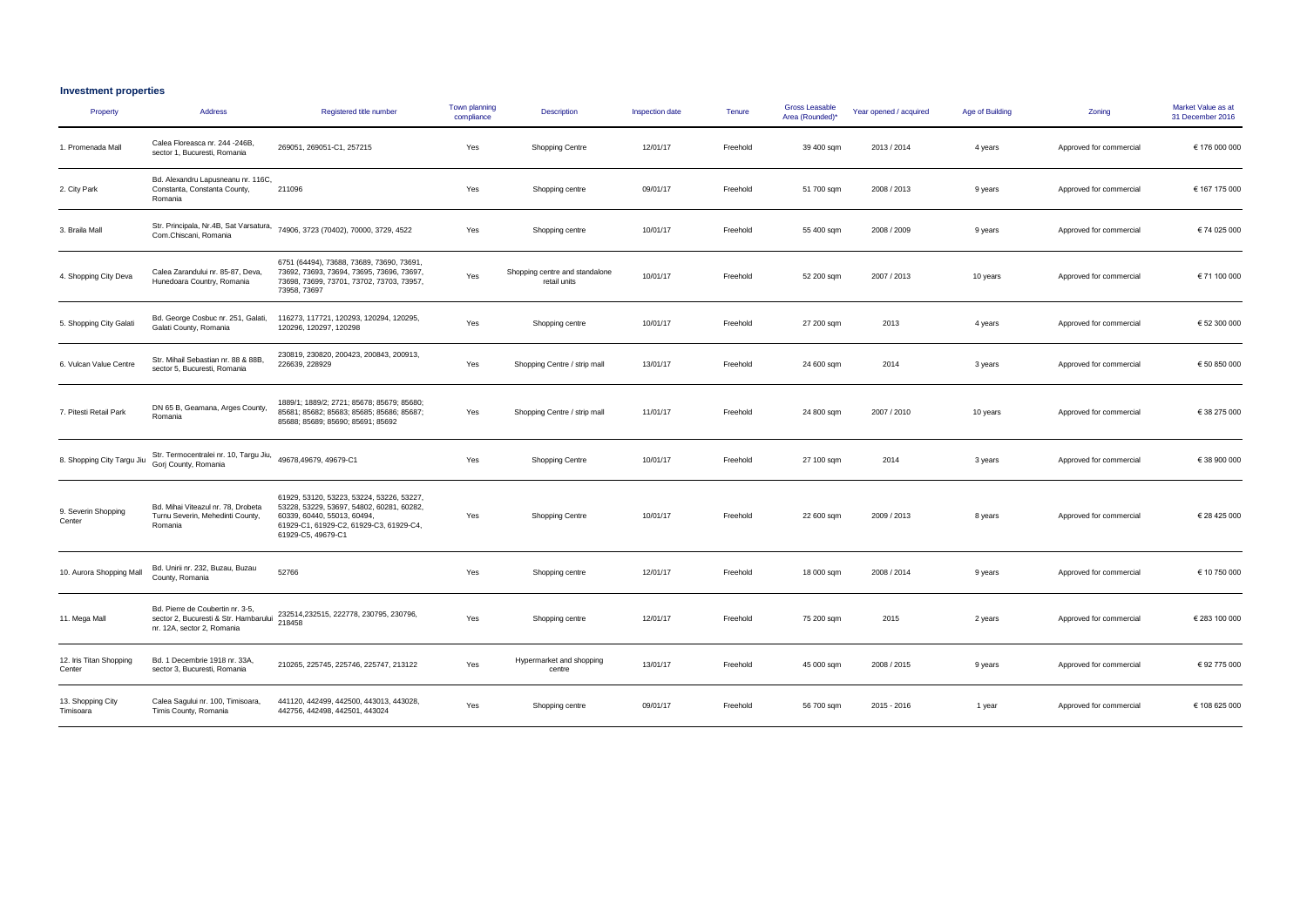| Property                                   | Address                                                                                                 | Registered title number                                                                                         | Town planning<br>compliance | <b>Description</b>                           | Inspection date | Tenure   | <b>Gross Leasable</b><br>Area (Rounded)* | Year opened / acquired | Age of Building | Zoning                         | Market Value as at<br>31 December 2016 |
|--------------------------------------------|---------------------------------------------------------------------------------------------------------|-----------------------------------------------------------------------------------------------------------------|-----------------------------|----------------------------------------------|-----------------|----------|------------------------------------------|------------------------|-----------------|--------------------------------|----------------------------------------|
|                                            | 14. Ploiesti Shopping City** Blejoi, Prahova County, Romania                                            | 25957, 25958, 25959                                                                                             | Yes                         | Shopping centre                              | 12/01/17        | Freehold | 45 800 sqm                               | 2012                   | 5 years         | Approved for commercial        | € 89 900 000                           |
| 15. Shopping City Sibiu<br>(Auchan)        | Selimbar, Soseaua Sibiului nr. 5,<br>Sibiu County, Romania                                              | 103873                                                                                                          | Yes                         | Shopping centre and separate<br>retail units | 11/01/17        | Freehold | 51 000 sqm                               | 2006 / 2016            | 11 years        | Approved for commercial        | €75 500 000                            |
| 16. Shopping City Sibiu<br>(Carrefour)     | Selimbar, Soseaua Sibiului nr. 5,<br>Sibiu County, Romania                                              | 103870                                                                                                          | Yes                         | Shopping centre and separate<br>retail units | 11/01/17        | Freehold | 27 200 sqm                               | 2006 / 2016            | 11 years        | Approved for commercial        | € 32 625 000                           |
| Shopping City Sibiu (15-<br>16)            | Selimbar, Soseaua Sibiului nr. 5,<br>Sibiu County, Romania                                              | 103870, 103873                                                                                                  | Yes                         | Shopping centre and separate<br>retail units | 11/01/17        | Freehold | 78 200 sqm                               | 2006/2016              | 11 years        | <b>Approved for commercial</b> | € 108 125 000                          |
| 17. Shopping City Piatra<br>Neamt          | Bd. Decebal nr. 79, Piatra Neamt,<br>Neamt County, Romania                                              | 62814                                                                                                           | Yes                         | Shopping centre                              | 11/01/17        | Freehold | 27 900 sqm                               | 2016                   | < 1 year        | Approved for commercial        | €40925000                              |
| 18. Regional Strip Centre<br>Alba Iulia    | Calea Motilor nr. 118, Alba Iulia, Alba 71562<br>County, Romania                                        |                                                                                                                 | Yes                         | Strip mall                                   | 11/01/17        | Freehold | 3 200 sqm                                | 2011 / 2014            | 6 years         | Approved for commercial        | €4675000                               |
| 19. Regional Strip Centre<br>Alexandria    | Cvartal 48, P. 508, Str. Bucuresti nr.<br>168, Alexandria, Teleorman County, 21308, 21308-C1<br>Romania |                                                                                                                 | Yes                         | Strip mall                                   | 09/01/17        | Freehold | 2 000 sqm                                | 2013                   | 4 years         | Approved for commercial        | € 2 375 000                            |
| 20. Regional Strip Centre<br>Petrosani     | Str. Livezeni nr. 12, Petrosani,<br>Hunedoara County, Romania                                           | 63241, 63241-C1                                                                                                 | Yes                         | Strip mall                                   | 10/01/17        | Freehold | 1 953 sqm                                | 2013                   | 4 years         | Approved for commercial        | € 2 350 000                            |
| 21. Regional Strip Centre<br>Sf. Gheorghe  | Str. Lunca Oltului 2-4 FN, Sf.<br>Gheorghe, Covasna County,<br>Romania                                  | 35530, 35529                                                                                                    | Yes                         | Strip Mall                                   | 11/01/17        | Freehold | 2 600 sqm                                | 2013                   | 4 years         | Approved for commercial        | € 2 700 000                            |
| 22. Regional Strip Centre<br>Sighisoara    | Str. Mihai Viteazu FN, Sighisoara,<br>Mures County, Romania                                             | 54797                                                                                                           | Yes                         | Strip Mall                                   | 11/01/17        | Freehold | 1 877 sqm                                | 2013                   | 4 years         | Approved for commercial        | € 2 125 000                            |
| 23. Regional Strip Centre<br>Vaslui        | Str. Decebal FN, Vaslui, Vaslui<br>County, Romania                                                      | 72605                                                                                                           | Yes                         | Strip Mall                                   | 11/01/17        | Freehold | 1 782 sqm                                | 2014                   | 3 years         | Approved for commercial        | € 2 300 000                            |
| 24. Regional Strip Centre<br>Brasov        | Calea Bucuresti nr. 105, Brasov,<br>Brasov County, Romania                                              | 124451                                                                                                          | Yes                         | Strip Mall                                   | 12/01/17        | Freehold | 5 278 sqm                                | 2011                   | 6 years         | Approved for commercial        | € 9 550 000                            |
| 25. Brasov Shopping City                   | Calea Bucuresti nr. 105A & 103,<br>Brasov, Brasov County, Romania                                       | 7679/6/1/3, 7617/1/2/1/1/3, 7617/1/2/3,<br>7679/6/2/3, 7617/1/2/1/1/2, 2441 (112333,<br>128455, 128456, 128458) | Yes                         | Shopping centre                              | 12/01/17        | Freehold | 7 110 sqm                                | 2011                   | 6 years         | Approved for commercial        | € 5 300 000                            |
| <b>Regional strip centres</b><br>$(18-25)$ |                                                                                                         |                                                                                                                 |                             | <b>Strip malls</b>                           |                 | Freehold | 25 800 sqm                               | 2007 - 2014            | 3-6 years       | <b>Approved for commercial</b> | € 31 375 000                           |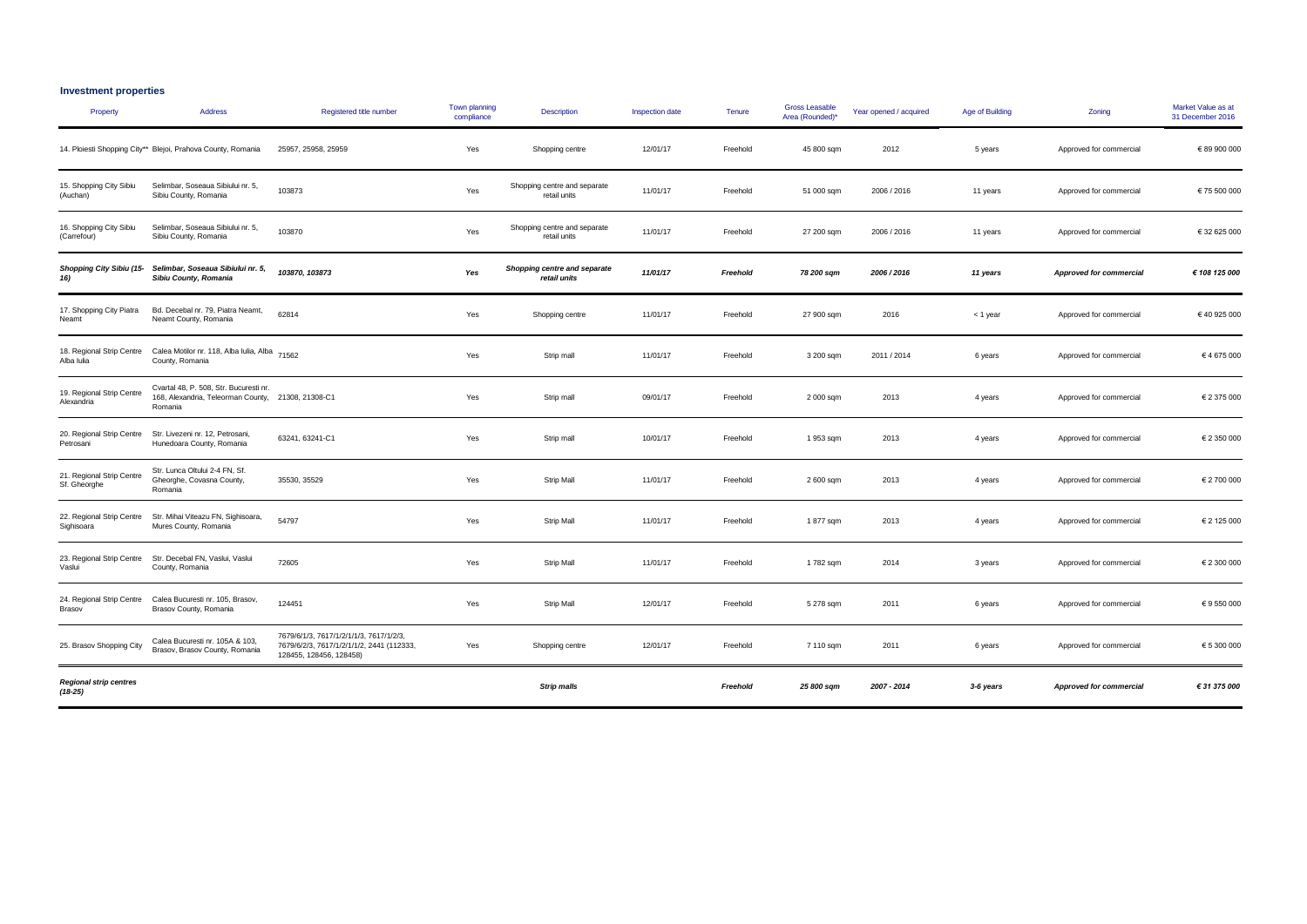| Property                                                             | <b>Address</b>                                                                                       | Registered title number                                                | Town planning<br>compliance | <b>Description</b> | Inspection date | Tenure   | <b>Gross Leasable</b><br>Area (Rounded)* | Year opened / acquired | Age of Building | Zoning                         | Market Value as at<br>31 December 2016 |
|----------------------------------------------------------------------|------------------------------------------------------------------------------------------------------|------------------------------------------------------------------------|-----------------------------|--------------------|-----------------|----------|------------------------------------------|------------------------|-----------------|--------------------------------|----------------------------------------|
| 74. Arena Centar                                                     | Ulica Vice Vukova 6, Zagreb, Croatia 1180                                                            |                                                                        | Yes                         | Shopping centre    | 11/01/17        | Freehold | 62 100 sqm                               | 2010 / 2016            | 7 years         | Approved for commercial        | € 219 925 000                          |
| 70. Kragujevac Plaza                                                 | Bulevar Kraljice Marije 56,<br>Kragujevac, Serbia                                                    | 5374/3                                                                 | Yes                         | Shopping centre    | 10/01/17        | Freehold | 21 900 sqm                               | 2012 / 2014            | 5 years         | Approved for commercial        | € 39 900 000                           |
| 77. Aupark Kosice Mall                                               | Námestie osloboditeľov 1 040 01<br>Košice, Slovakia                                                  | 4260                                                                   | Yes                         | Shopping centre    | 30/12/16        | Freehold | 33 800 sqm                               | 2011 / 2014            | 6 years         | Approved for commercial        | € 154 010 000                          |
| 79. Aupark Žilina                                                    | Veľká okružná 59A 010 01 Žilina,<br>Slovakia                                                         | 7657                                                                   | Yes                         | Shopping centre    | 29/12/16        | Freehold | 25 100 sqm                               | 2010 / 2013            | 7 years         | Approved for commercial        | € 116 200 000                          |
| 80. Aupark Piešťany                                                  | Nitrianska 7555/18 921 01 Piešťany,<br>Slovakia                                                      | 10284                                                                  | Yes                         | Shopping centre    | 29/12/16        | Freehold | 10 300 sqm                               | 2010 / 2016            | 7 years         | Approved for commercial        | € 39 550 000                           |
| 81. Korzo Shopping<br>Centrum                                        | Nábrežná 1913/5A 971 01 Prievidza, 9309<br>Slovakia                                                  |                                                                        | Yes                         | Shopping centre    | 29/12/16        | Freehold | 16 100 sqm                               | 2010-2011 / 2016       | 7 years         | Approved for commercial        | € 33 625 000                           |
| 76. Forum Usti nad Labem                                             | Bílinská 3490/6 400 01 Usti nad<br>Labem, Czech Republic                                             | 1788                                                                   | Yes                         | Shopping centre    | 10/01/17        | Freehold | 27 800 sqm                               | 2009 / 2016            | 8 years         | Approved for commercial        | € 82 725 000                           |
| <b>RETAIL SUB-</b><br><b>TOTAL</b>                                   |                                                                                                      |                                                                        |                             |                    |                 |          | 894 700 sqm                              |                        |                 |                                | € 2 148 560 000                        |
| 26. Floreasca Business<br>Park                                       | Bucuresti, Romania                                                                                   | Calea Floreasca nr. 169A, sector 1, 240148, 240148-C1, 259264, 250530, | Yes                         | Office             | 12/01/17        | Freehold | 36 300 sqm                               | 2009 / 2010            | 8 years         | Approved for commercial        | € 107 700 000                          |
| 27. The Lakeview                                                     | Str. Barbu Vacarescu nr. 301-311,<br>sector 2, Bucuresti, Romania                                    | 234954, 234954-C1                                                      | Yes                         | Office             | 12/01/17        | Freehold | 25 600 sqm                               | 2010 / 2013            | 7 years         | Approved for commercial        | € 71 025 000                           |
| (Phase I)                                                            | 28. The Office Cluj-Napoca Bd. 21 Decembrie 1989 nr. 77, Cluj-255037<br>Napoca, Cluj County, Romania |                                                                        | Yes                         | Office             | 10/01/17        | Freehold | 22 500 sqm                               | 2014                   | 3 years         | Approved for commercial        | €42 900 000                            |
| (Phase II)                                                           | 29. The Office Cluj-Napoca Bd. 21 Decembrie 1989 nr. 77, Cluj-<br>Napoca, Cluj County, Romania       | 255037                                                                 | Yes                         | Office             | 10/01/17        | Freehold | 20 300 sqm                               | 2015                   | 2 years         | Approved for commercial        | € 39 075 000                           |
| The Office Cluj-Napoca<br>(Phase I&II)**                             | Bd. 21 Decembrie 1989 nr. 77, Cluj- 255037<br>Napoca, Cluj County, Romania                           |                                                                        | Yes                         | Office             | 10/01/17        | Freehold | 42 800 sqm                               | 2014-2015              | 2-3 years       | <b>Approved for commercial</b> | € 81 975 000                           |
| 30. City Business Centre<br>(A&B buildings) - Timisoara (Virb. 1991) | Str. Coriolan Brediceanu nr. 10/A &<br>10/B, Timisoara, Timis County,                                | 403651, 403794                                                         | Yes                         | Office             | 09/01/17        | Freehold | 16 800 sqm                               | 2007 / 2015            | 10 years        | Approved for commercial        | € 33 700 000                           |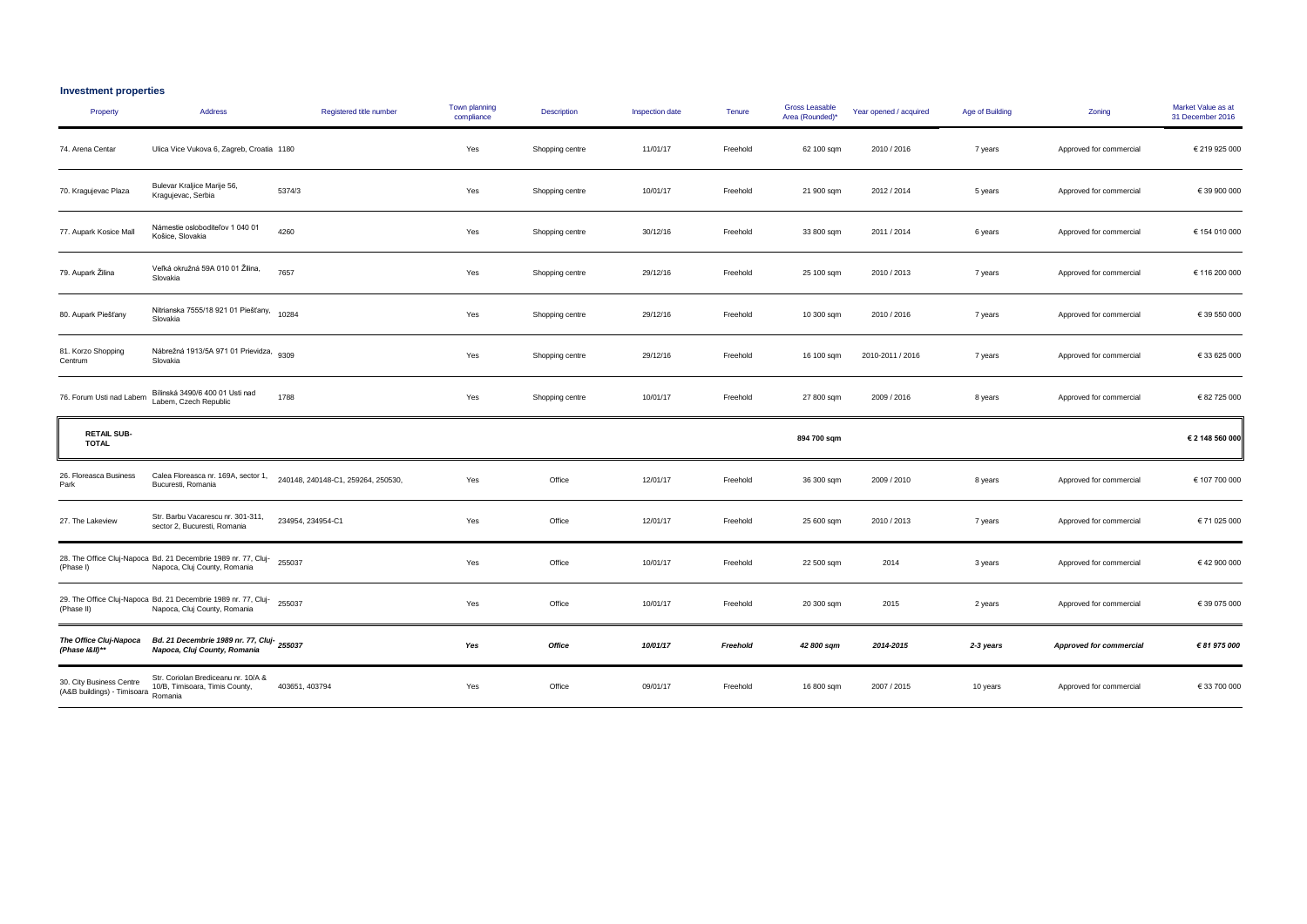| Property                                             | <b>Address</b>                                                                   | Registered title number                                                                                                                                                                                                                                                                                                                                                                                                                                                                                                                   | Town planning<br>compliance | <b>Description</b> | Inspection date | Tenure   | <b>Gross Leasable</b><br>Area (Rounded)* | Year opened / acquired | Age of Building | Zoning                  | Market Value as at<br>31 December 2016 |
|------------------------------------------------------|----------------------------------------------------------------------------------|-------------------------------------------------------------------------------------------------------------------------------------------------------------------------------------------------------------------------------------------------------------------------------------------------------------------------------------------------------------------------------------------------------------------------------------------------------------------------------------------------------------------------------------------|-----------------------------|--------------------|-----------------|----------|------------------------------------------|------------------------|-----------------|-------------------------|----------------------------------------|
| 31. City Business Centre<br>(C building) - Timisoara | Str. Coriolan Brediceanu nr. 10/C,<br>Timisoara, Timis County, Romania           | 414890                                                                                                                                                                                                                                                                                                                                                                                                                                                                                                                                    | Yes                         | Office             | 09/01/17        | Freehold | 10 600 sqm                               | 2009 / 2015            | 8 years         | Approved for commercial | € 21 225 000                           |
| 32. City Business Centre<br>(D building) - Timisoara | Str. Coriolan Brediceanu nr. 10/D,<br>Timisoara, Timis County, Romania           | 426639                                                                                                                                                                                                                                                                                                                                                                                                                                                                                                                                    | Yes                         | Office             | 09/01/17        | Freehold | 9 700 sqm                                | 2012 / 2015            | 5 years         | Approved for commercial | € 19 025 000                           |
| 33. City Business Centre<br>(E building) - Timisoara | Str. Coriolan Brediceanu nr. 10/D,<br>Timisoara, Timis County, Romania           | 426640                                                                                                                                                                                                                                                                                                                                                                                                                                                                                                                                    | Yes                         | Office             | 09/01/17        | Freehold | 10 500 sqm                               | 2015                   | 2 years         | Approved for commercial | € 22 975 000                           |
| <b>City Business Centre -</b><br>Timisoara (A-E)     | Str. Coriolan Brediceanu nr. 10/A -<br>10/D, Timisoara, Timis County,<br>Romania |                                                                                                                                                                                                                                                                                                                                                                                                                                                                                                                                           | Yes                         | Office             | 09/01/17        | Freehold | 47 600 sqm                               | 2007-2015 / 2015       | 2-10 years      | Approved for commercial | € 96 925 000                           |
| 78. Aupark Kosice Tower                              | Protifašistických bojovníkov 11 040<br>01 Košice, Slovakia                       | 11619                                                                                                                                                                                                                                                                                                                                                                                                                                                                                                                                     | Yes                         | Office             | 30/12/16        | Freehold | 12 900 sqm                               | 2012 / 2014            | 5 years         | Approved for commercial | € 20 675 000                           |
| OFFICE SUB-<br><b>TOTAL</b>                          |                                                                                  |                                                                                                                                                                                                                                                                                                                                                                                                                                                                                                                                           |                             |                    |                 |          | 165 200 sqm                              |                        |                 |                         | € 378 300 000                          |
| 34. Rasnov Industrial<br>Facility                    | Str. Campului, Nr.1A, Rasnov,<br>Brasov County, Romania                          | 3955/1/1/12 (100115), 3955/1/1/11 (100124),<br>3955/1/2, 3956/2/1/2, 3956/2/1/1, 3956/3/1/1/2,<br>3956/3/2/1/2, 3957/1/1/2, 3957/3954/b/1/2,<br>3958/3954/b/1/2 (100136), 1402-3955/1/1/1/3<br>(102687), 1407-3955/1/1/1/8 (102688), 1406-<br>3955/1/1/1/7 (102689), 3955/1/1/15 (102690),<br>1400-3955/1/1/1/1 (102693), 3955/1/1/9<br>(102709), 3955/1/1/13 (102710), 1404-<br>3955/1/1/1/5 (102711), 1401-3955/1/1/1/2<br>(102713), 1403-3955/1/1/1/4 (102714), 102715,<br>1405-3955/1/1/1/6 (102716), 3955/1/1/14<br>(102717), 105528 | Yes                         | Industrial         | 12/01/17        | Freehold | 23 000 sqm                               | 2007                   | 10 years        | Approved for commercial | € 10 775 000                           |
| 35. Otopeni Warehouse                                | Str. Aurel Vlaicu, Nr. 11C, Otopeni,<br>Ilfov County, Romania                    | 2058 (10067)                                                                                                                                                                                                                                                                                                                                                                                                                                                                                                                              | Yes                         | Logistics centre   | 12/01/17        | Freehold | 4 800 sqm                                | 2010                   | 7 years         | Approved for commercial | € 5 000 000                            |
| <b>INDUSTRIAL SUB-</b><br><b>TOTAL</b>               |                                                                                  |                                                                                                                                                                                                                                                                                                                                                                                                                                                                                                                                           |                             |                    |                 |          | 27 800 sqm                               |                        |                 |                         | € 15 775 000                           |

We are advised that all Investment properties are correctly registered with the cadastral authorities and as such that all necessary building and planning consents are in place for the current use. We have been informed by

\* We have included Gross Leasable Areas (GLAs) in the report as advised by the Company. By the nature of retail assets GLAs fluctuate over time and stated GLAs may not be identical to the GLAs used in our valuations. We co across the portfolio.

\*\* Ploiesti Shopping City and The Office in Cluj are joint ventures (50% ownership). The displayed Gross Leasable Area and the Market Value represent figures calculated for the whole scheme.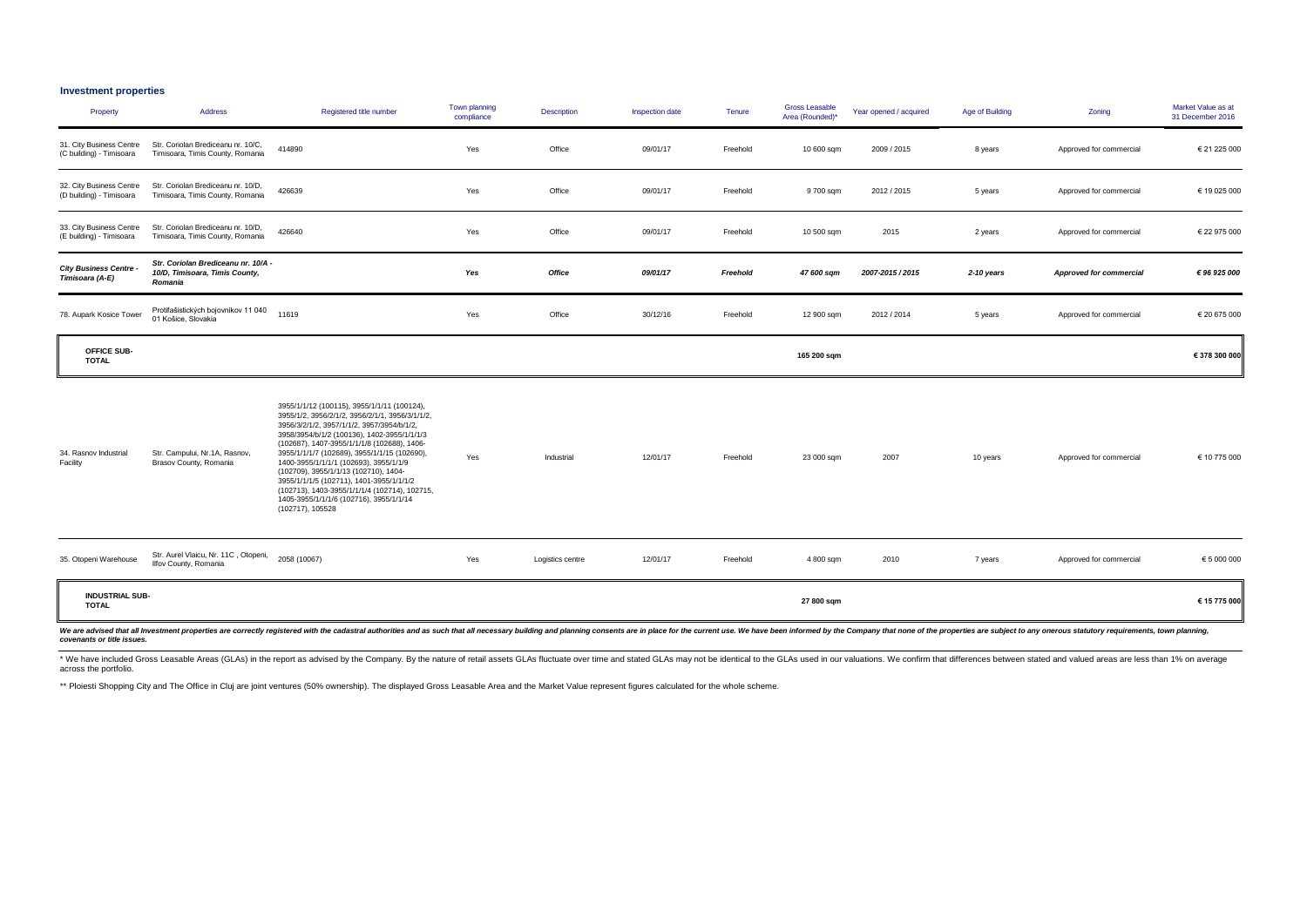| Property                                 | <b>Address</b>                                                               | Registered title number                                                                                                                                                                  | <b>Description</b>                                     | Inspection date | Tenure                                                                                                                                                                                                    | <b>Gross</b><br>Leasable Area<br>(Rounded)* | Date built                              | Zoning                  | <b>Market Value</b> |
|------------------------------------------|------------------------------------------------------------------------------|------------------------------------------------------------------------------------------------------------------------------------------------------------------------------------------|--------------------------------------------------------|-----------------|-----------------------------------------------------------------------------------------------------------------------------------------------------------------------------------------------------------|---------------------------------------------|-----------------------------------------|-------------------------|---------------------|
| 37. Predeal villa                        | Str. Belvedere nr. 7, Predeal.<br>Brasov County, Romania                     | 634 (100861), 634-C1                                                                                                                                                                     | Villa                                                  | 12/01/17        | Freehold                                                                                                                                                                                                  | 950 sqm                                     | N/A                                     | Approved for commercial | €475000             |
| 38. Street retail portfolio<br>Bucharest | Bd. Regina Elisabeta nr. 23, sector<br>5. Bucuresti, Romania                 | 224991-C1-U22, 224991-C1-U23                                                                                                                                                             | Two street retail units                                | 13/01/17        | Freehold                                                                                                                                                                                                  | 1 180 sqm                                   | c. 1930s                                | Approved for commercial | € 1 900 000         |
| 39. General Investment<br>Alba Iulia     | Pta. IC Bratianu, Nr. 20, Alba Iulia,<br>Alba County, Romania                | 1839/1/2/l (71089-C1-U1), 1839/1/2 (71089)                                                                                                                                               | Office                                                 | 11/01/17        | Building part: freehold<br>Land: used under concession<br>agreement (expiry: 2053,<br>concession fee: €80 per<br>month)                                                                                   | 2 130 sqm                                   | 1994-2002                               | Approved for commercial | € 500 000           |
| 40. General Investment<br>Alexandria     | Str. Alexandru Colfescu nr. 63,<br>Alexandria, Teleorman County,<br>Romania  | 718, 718-C1, 718-C2 (21632)                                                                                                                                                              | Bank branch and office<br>(leased by Raiffeisen Bank.) | 09/01/17        | Freehold                                                                                                                                                                                                  | 970 sqm                                     | 1997                                    | Approved for commercial | € 650 000           |
| 41. General Investment<br>Baia Mare      | Bd. Unirii, Nr. 18, Baia Mare,<br>Maramures County, Romania                  | 1587/5, 1580/5, 1588/13 (106637)                                                                                                                                                         | Office                                                 | 09/01/17        | The building is held effective<br>freehold, although the land is<br>owned by the Romanian state<br>under a concession<br>agreement running until 2041.<br>The fee of the concession is<br>€217 per month. | 2 270 sqm                                   | 1995                                    | Approved for commercial | € 650 000           |
| 42. General Investment<br>Brasov         | Str. Mihail Kogalniceanu nr. 3, bl.<br>C9, Brasov, Brasov County,<br>Romania | 126190                                                                                                                                                                                   | Office                                                 | 12/01/17        | Freehold                                                                                                                                                                                                  | 6 350 sqm                                   | 1991-1997                               | Approved for commercial | €4 250 000          |
| 43. General Investment<br>Calarasi       | Str. Progresului nr. 27, bl. BBB,                                            | 913 (20622); 915 (20625); 911/-,1,1 (20615);<br>911/-,2,1 (20615); 911 (20615); 912/-,0,1<br>Calarasi, Calarasi County, Romania (20629); 912 (20629), 912/-, 1/1 (20629), 914<br>(20623) | Retail unit (former bank branch)<br>and office         | 09/01/17        | Freehold                                                                                                                                                                                                  | 1 260 sqm                                   | 1983-1994 / 1995                        | Approved for commercial | € 300 000           |
| 44. General Investment<br>Craiova        | Str. Fratii Buzesti nr. 15 & 17.<br>Craiova, Dolj County, Romania            | 5942/1 (210751); 5942/2 (206857); 5943, 5942,<br>210038                                                                                                                                  | Retail unit (former bank branch)<br>and office         | 09/01/17        | The building is held effective<br>freehold, although the land is<br>owned by the Romanian state<br>under a concession<br>agreement running until 2030.<br>The fee of the concession is<br>€850 per month. | 2 080 sqm                                   | Modern wing: 1993<br>old wing: c. 1900s | Approved for commercial | € 800 000           |
| 45. General Investment<br>Deva           | Str. Iuliu Maniu, Nr. 18, Deva,<br>Hunedoara County, Romania                 | (1302-1309)/1/11 (63437-C1-U1), (1302-<br>1309)/1/VI (63437-C1-U2), 1302-1309/1/IV<br>(63437-C1-U3), 1302-1309/1/VIII (63437-C1-<br>U5), (1302-1309)/1 (63437)                           | Office                                                 | 10/01/17        | Building part: freehold<br>Land: used under concession<br>agreement (expiry: 74 years,<br>until 2078; concession fee:<br>€110 per month)                                                                  | 1 330 sqm                                   | 1998                                    | Approved for commercial | €475000             |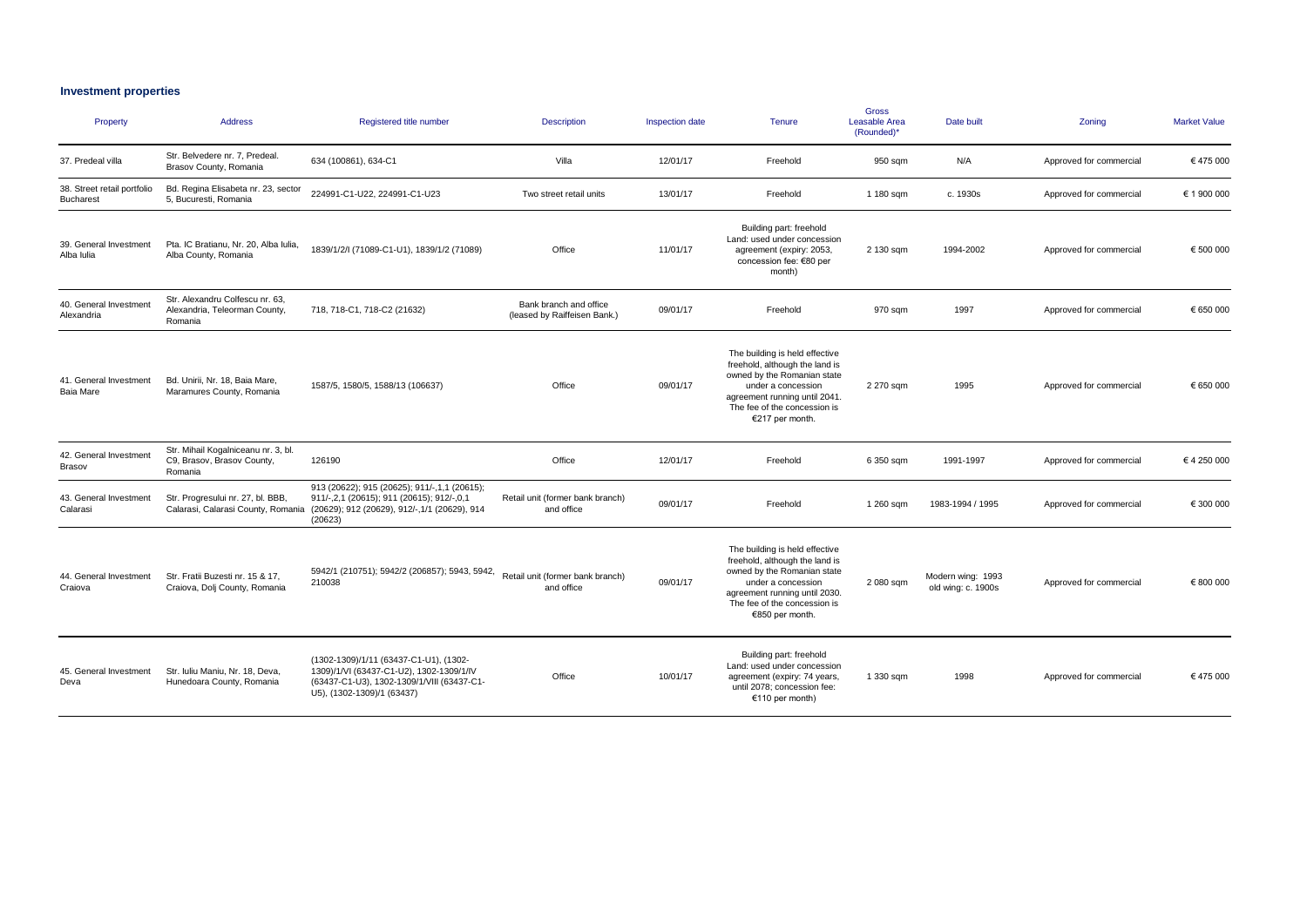| Property                                                  | <b>Address</b>                                                            | Registered title number                                                                                                | <b>Description</b>                                     | Inspection date | <b>Tenure</b>                                                                                                                                                                                                                                                                                                                          | <b>Gross</b><br>Leasable Area<br>(Rounded)* | Date built | Zoning                  | <b>Market Value</b> |
|-----------------------------------------------------------|---------------------------------------------------------------------------|------------------------------------------------------------------------------------------------------------------------|--------------------------------------------------------|-----------------|----------------------------------------------------------------------------------------------------------------------------------------------------------------------------------------------------------------------------------------------------------------------------------------------------------------------------------------|---------------------------------------------|------------|-------------------------|---------------------|
| 46. General Investment<br>Galati                          | Galati, Galati County, Romania                                            | Cartier Mazepa II, Str. Brailei nr. 31, 4649 (107405), 4649-C1 (107405)                                                | Retail unit (former bank branch)<br>and office         | 10/01/17        | The building is held effective<br>freehold (4649-C1), although<br>the land (4649) is owned by<br>the Romanian State under a<br>concession agreement<br>running until 2094. The fee of<br>the concession is €191 per<br>month with an additional rent<br>of €1,300 per month which is<br>renewed periodically between<br>2016 and 2018. | 2 320 sqm                                   | 1995       | Approved for commercial | € 775 000           |
| 47. General Investment<br>Resita                          | Piata 1 Decembrie 1918 nr. 4,<br>Resita, Caras Severin County,<br>Romania | R203/3/Etl/8 (30316-C1-U23), R203/3/P/4<br>(30315-C1-U24), R203/3 (30315)                                              | Office / retail                                        | 10/01/17        | Freehold                                                                                                                                                                                                                                                                                                                               | 1 310 sqm                                   | 1982       | Approved for commercial | € 775 000           |
| 48. General Investment<br>Sibiu                           | Piata 1 Decembrie 1918, Bl. 69,<br>Sibiu, Sibiu County, Romania           | 3236/9/II/I (49182)                                                                                                    | Retail                                                 | 12/01/17        | Building part: freehold<br>Land: owned by the Romanian<br>State                                                                                                                                                                                                                                                                        | 720 sqm                                     | 1995       | Approved for commercial | € 225 000           |
| 49. General Investment<br>Slatina                         | Str. Tudor Vladimirescu nr. 1,<br>Slatina, Olt County, Romania            | 1257/2, 1257                                                                                                           | Former bank branch with offices<br>on upper floors     | 11/01/17        | Freehold                                                                                                                                                                                                                                                                                                                               | 2 500 sqm                                   | 1997       | Approved for commercial | € 650 000           |
| 50. General Investment<br>Slobozia                        | Bd. Chimiei nr. 2-4 & 13, Slobozia,<br>Ialomita County, Romania           | 594 (34603), 594/1/1-C1 (36806), 594/-1/1-C1<br>(36808), 594/2/1-C1 (36809), 594/0/1 (36640),<br>594/0/1-C1 (36640-C1) | Bank branch and office<br>(leased by Raiffeisen Bank.) | 09/01/17        | The building is held effective<br>freehold, although the land is<br>owned by the City Hall under<br>a concession agreement<br>running until 2051. The fee of<br>the concession is €98 per<br>month.                                                                                                                                    | 1770 sqm                                    | 1994-1998  | Approved for commercial | € 600 000           |
| 51. General Investment<br>Targoviste                      | Str. Calea Domneasca nr. 227,<br>Targoviste, Dambovita County,<br>Romania | 1675, 1675-C1                                                                                                          | Office<br>(former bank branch)                         | 11/01/17        | Freehold                                                                                                                                                                                                                                                                                                                               | 2 370 sqm                                   | 1991       | Approved for commercial | € 625 000           |
| 52. General Investment<br><b>Targu Mures</b>              | Str. Bolyai, nr 2, Targu-Mures,<br>Mures County, Romania                  | 1163/1/3/1/B, 1163/2/B, 3651/B (127366)                                                                                | Office                                                 | 11/01/17        | Freehold                                                                                                                                                                                                                                                                                                                               | 1 610 sqm                                   | 1901       | Approved for commercial | €475000             |
| 53. General Building<br>Zalau                             | Str. Unirii, Nr.19, Zalau, Salaj<br>County, Romania                       | 4820 (54320)                                                                                                           | Office                                                 | 10/01/17        | The building is held effective<br>freehold, although the land is<br>owned by the City Hall under<br>a concession agreement<br>running until 2054. The fee of<br>the concession is €555 per<br>month.                                                                                                                                   | 3 260 sqm                                   | 2007       | Approved for commercial | € 1 400 000         |
| <b>NON-CORE</b><br><b>PROPERTIES SUB-</b><br><b>TOTAL</b> |                                                                           |                                                                                                                        |                                                        |                 |                                                                                                                                                                                                                                                                                                                                        | 33 400 sqm                                  |            | Approved for commercial | € 15 525 000        |

ssary building and planning consents are in place for the current use. We have been informed by the Company that none of the properties are subje *any onerous statutory requirements, town planning, covenants or title issues.*

\* We have included Gross Leasable Areas (GLAs) in the report as advised by the Company. By the nature of retail assets GLAs fluctuate over time and stated GLAs may not be identical to the GLAs used in our valuations. We co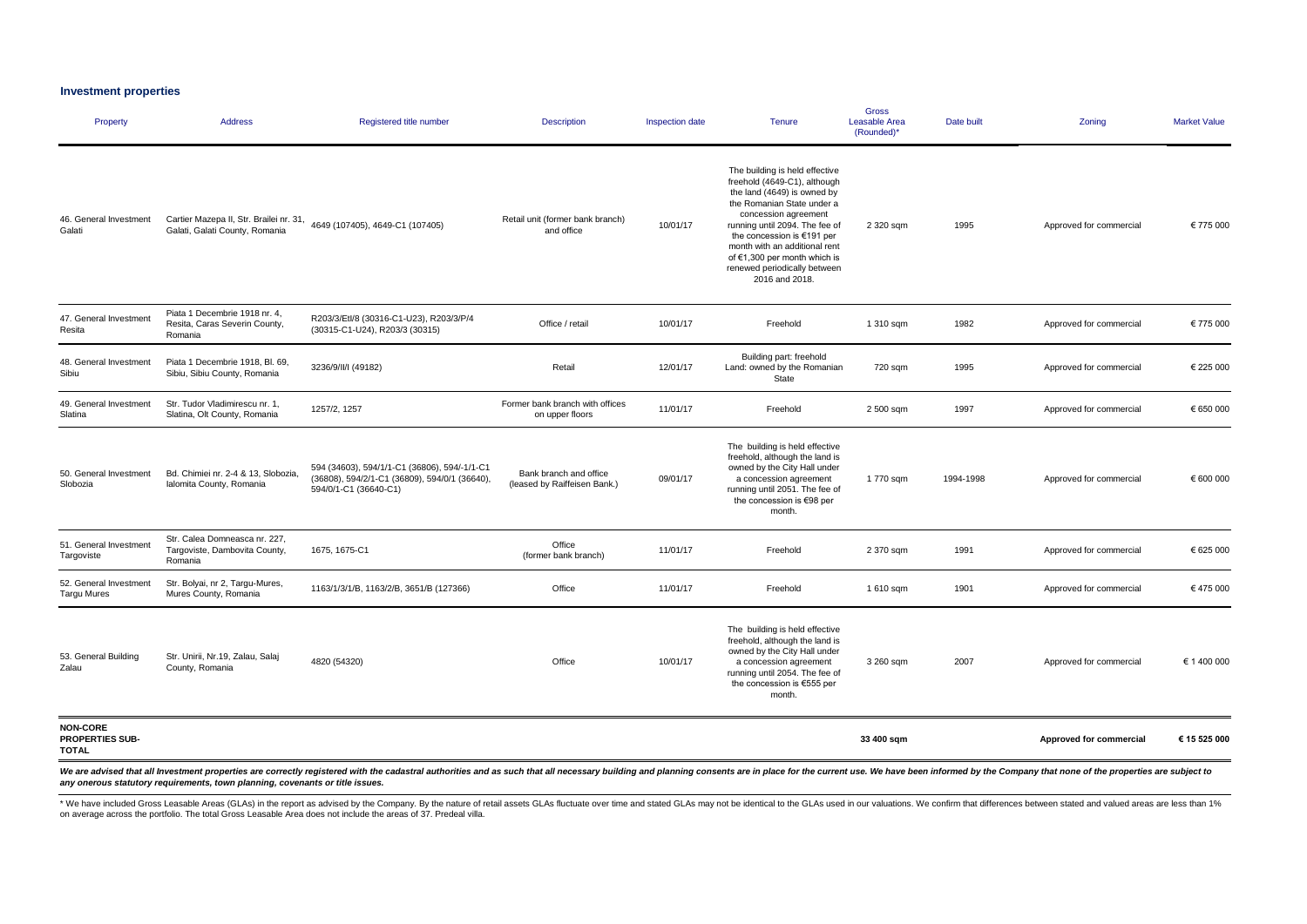#### **Properties under construction**

| Property                                                | Address                                                      | Registered title number                                                                 | <b>Property Description</b> | Inspection date | Tenure   | Gross Leasable<br>Area (Rounded)* | Site area | Permission<br>obtained/ date<br>permission<br>obtained | Expected<br>delivery date | development**<br>(excluding land<br>purchase) | Estimated cost of Estimated Value Estimated Value<br>after Completion after Completion<br>based on current<br>leasing status | based on fully<br>leased status | Market value*** | Market value of the<br>land**** |
|---------------------------------------------------------|--------------------------------------------------------------|-----------------------------------------------------------------------------------------|-----------------------------|-----------------|----------|-----------------------------------|-----------|--------------------------------------------------------|---------------------------|-----------------------------------------------|------------------------------------------------------------------------------------------------------------------------------|---------------------------------|-----------------|---------------------------------|
| 36. Victoriei Office                                    | Bd. Aviatorilor nr. 8A,<br>sector 1, Bucuresti,<br>Romania   | 258991                                                                                  | Villa and office            | 13/01/17        | Freehold | 7,600 sqm                         |           | 4 442 sqm 30.05.2014                                   | 2017                      | € 24 150 000                                  | € 37 780 000                                                                                                                 | € 38 580 000                    | € 32 780 000    | € 9 640 000                     |
| 54. The Office Cluj-<br>Napoca (Phase III)              | Bd. 21 Decembrie 1989 nr.<br>77, Cluj-Napoca, Cluj<br>County | 255037                                                                                  | Office                      | 10/01/17        | Freehold | 18,500 sqm                        |           | 6 027 sqm 24.05.2013                                   | Q3 2017                   | € 18 395 000                                  | € 37 550 000                                                                                                                 | € 38 630 000                    | € 21 980 000    | €4770000                        |
| PROPERTIES<br><b>UNDER</b><br>CONSTRUCTION<br>SUB-TOTAL |                                                              |                                                                                         |                             |                 |          |                                   |           |                                                        |                           |                                               |                                                                                                                              |                                 | € 54 760 000    |                                 |
|                                                         |                                                              | * We have included Gross Leasable Areas (GLAs) in the report as advised by the Company. |                             |                 |          |                                   |           |                                                        |                           |                                               |                                                                                                                              |                                 |                 |                                 |

\*\* Estimated cost of development reflects the total actual costs the Company has budgeted for the developments (excluding land purchase).

\*\*\* The Market Value reflects the value of the property as at 31 December 2016, having regard to the actual status of construction and leasing.

\*\*\*\* Cushman & Wakefield have been instructed to supply a valuation of the land assets, not reflecting any subsequent construction or development works and not taking into account the benefit of any pre-leases, except for vacant possession' as at 31 December. In so doing, we have not necessarily assumed a development to the same specification or intensity that the Company is pursuing. We are advised that this requirement is to facilitate co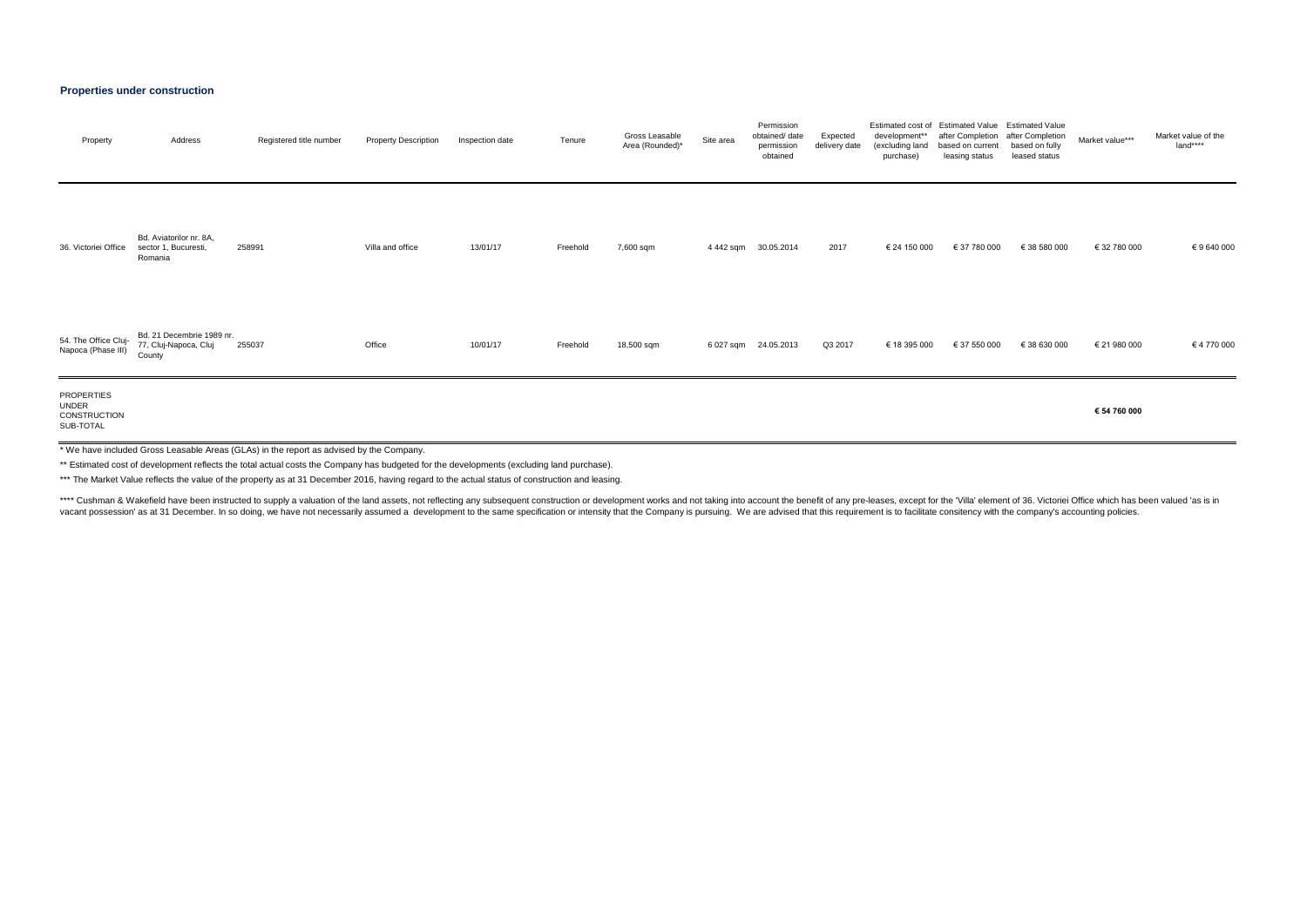#### **Properties under permitting**

| Property                                                    | Address                                                                                                                                 | Registered title number                                                                                                                                                                    | <b>Property Description</b>           | <b>Type</b>             | Inspection date | Tenure                                                                                                  | Site area   | GLA of<br>development* | Permission has<br>been applied<br>for | <b>Expected date</b><br>of completion | <b>Estimated cost</b><br>development*<br>(excluding land<br>purchase) | <b>Market Value</b> |
|-------------------------------------------------------------|-----------------------------------------------------------------------------------------------------------------------------------------|--------------------------------------------------------------------------------------------------------------------------------------------------------------------------------------------|---------------------------------------|-------------------------|-----------------|---------------------------------------------------------------------------------------------------------|-------------|------------------------|---------------------------------------|---------------------------------------|-----------------------------------------------------------------------|---------------------|
| 59. Shopping City Galati                                    | Bd. George Cosbuc nr. 251, Galati,<br>Galati County                                                                                     | 120295                                                                                                                                                                                     | Development land                      | Mall extension          | 10/01/17        | Freehold                                                                                                | 40 000 sqm  | 21 000 sqm             | Yes                                   | Q4 2017                               | € 29 528 169                                                          | € 7 470 000         |
| 61. Shopping City Satu<br>Mare                              | Strada Digului, nr. 8, nr 12, nr 14;<br>Drumul Carei nr 14; Bd. Lalelei, nr.<br>2; Strada Dunarii nr 18, Satu Mare,<br>Satu Mare County | 175112, 176465, 175053, 176264, 176973,<br>14979/1 - 14980/3 (175264), 157649, 175114,<br>175118, 177800, 152315, 152318, 152343,<br>152374, 159117, 159119                                | Development land                      | Mall development        | 09/01/17        | Freehold                                                                                                |             | 74 610 sqm 28 700 sqm  | Yes                                   | Q3 2018                               | € 28 889 900                                                          | € 8 360 000         |
|                                                             | 62. Promenada Mall - land Calea Floreasca nr. 242U, sector 1, 269051<br>Bucuresti                                                       |                                                                                                                                                                                            | Development land                      |                         | 12/01/17        | Freehold                                                                                                | 12 526 sqm  |                        | Yes                                   | 2018                                  | € 130 922 364                                                         | € 26 520 000        |
| 62B family house<br>adjacent to Promenada<br>extension site | Calea Floreasca nr. 242U, sector 1, 211951, 211951-C1<br>Bucuresti                                                                      |                                                                                                                                                                                            | Semi-detached residential<br>building |                         | 12/01/17        | Freehold                                                                                                | 341 sqm     |                        | Yes                                   | 2018                                  | N/A                                                                   | € 370 000           |
|                                                             | 66. Promenada Mall - land Str. Barbu Vacarescu nr. 313-321,<br>sector 2, Bucuresti                                                      | 218291.218291-C1.218262                                                                                                                                                                    | Development land                      |                         | 12/01/17        | Freehold                                                                                                | 1 190 sqm   |                        | Yes                                   | 2018                                  | N/A                                                                   | € 2 310 000         |
| Promenada Mall                                              |                                                                                                                                         |                                                                                                                                                                                            | <b>Development land</b>               | Mall / Office extension | 12/01/17        | Freehold                                                                                                | 14,057 sqm  | 60 000 sqm             | Yes                                   | 2018                                  | € 130 922 364                                                         | € 29 200 000        |
| 64. Ploiesti Shopping City Blejoi, Prahova County           |                                                                                                                                         | 25958                                                                                                                                                                                      | Development land                      | Mall extension          | 12/01/17        | Freehold                                                                                                | 7 170 sqm   | 6 200 sqm              | Yes                                   | Q4 2017                               | € 7 408 789                                                           | € 1 570 000         |
| 65. Ramnicu Valcea Mall                                     | Str. Ferdinand nr. 38, Ramnicu<br>Valcea, Valcea County                                                                                 | 51699                                                                                                                                                                                      | Development land                      | Mall development        | 11/01/17        | Freehold                                                                                                | 120 000 sqm | 27 900 sqm             | Yes                                   | Q4 2017                               | € 28 397 695                                                          | €9330000            |
| 67. Shopping City Targu<br>Mures                            | Calea Sighisoarei, Targu Mures,<br><b>Mures County</b>                                                                                  | 122147, 121757, 120806, 122168, 122160,<br>122552, 122256, 122250, 122166, 120222,<br>131098, 131075, 120975, 134681, 137339,<br>127261, 127271, 127267, 122755, 122144,<br>122149, 129208 | Development land                      | Mall development        | 11/01/17        | Freehold with partial<br>ownership on plots no.<br>127261, 127271,<br>127267, 122755,<br>122144, 122149 |             | 112 404 sqm 46 000 sqm | No                                    | TBA                                   | € 56 452 883                                                          | € 6 200 000         |
| 71. Promenada Novi Sad                                      | Corner of Bulevar Cara Lazara and<br>Bulevar oslobodjenja, 21000 Novi<br>Sad, Serbia                                                    | 900/18                                                                                                                                                                                     | Development land                      | Mall development        | 09/01/17        | Freehold                                                                                                | 32 948 sqm  | 56 000 sqm             | Yes                                   | Q4 2018                               | € 86 792 770                                                          | € 31 000 000        |
| 72. Retail Parks<br>(Krusevac, Serbia)                      | Bruski put, 37000 Krusevac, Serbia 2635/17                                                                                              |                                                                                                                                                                                            | Development land                      | Mall development        | 10/01/17        | Freehold                                                                                                | 27 699 sqm  | 9 000 sqm              | No                                    | Q3 2018                               | € 8 536 668                                                           | € 2 400 000         |
| 73. Retail Parks (Sabac,<br>Serbia)                         | Vojvode Janka Stojicevica, 15000<br>Sabac, Serbia                                                                                       | 6919/1, 6919/5, 6919/6, 6919/7, 6919/8,<br>6919/9                                                                                                                                          | Development land                      | Mall development        | 09/01/17        | Freehold                                                                                                | 42 662 sqm  | 9 000 sqm              | No                                    | Q3 2018                               | €9438447                                                              | € 2 400 000         |
| <b>Retail Parks (Krusevac</b><br>and Sabac) (72-73)         |                                                                                                                                         |                                                                                                                                                                                            |                                       | <b>Mall development</b> |                 |                                                                                                         | 70 361 sqm  | 18 000 sqm             |                                       | Q3 2018                               | € 17 975 115                                                          | € 4 800 000         |
| <b>DEVELOPMENTS</b><br><b>UNDER PERMITTING</b>              |                                                                                                                                         |                                                                                                                                                                                            |                                       |                         |                 |                                                                                                         | 471 550 sqm |                        |                                       |                                       |                                                                       | € 97 930 000        |

\* Estimated cost of development stated are the Company's expected costs under their current business plan. These may not necessarily be the same costs that would be applied by an alternative investor or by Cushman&Wakefiel